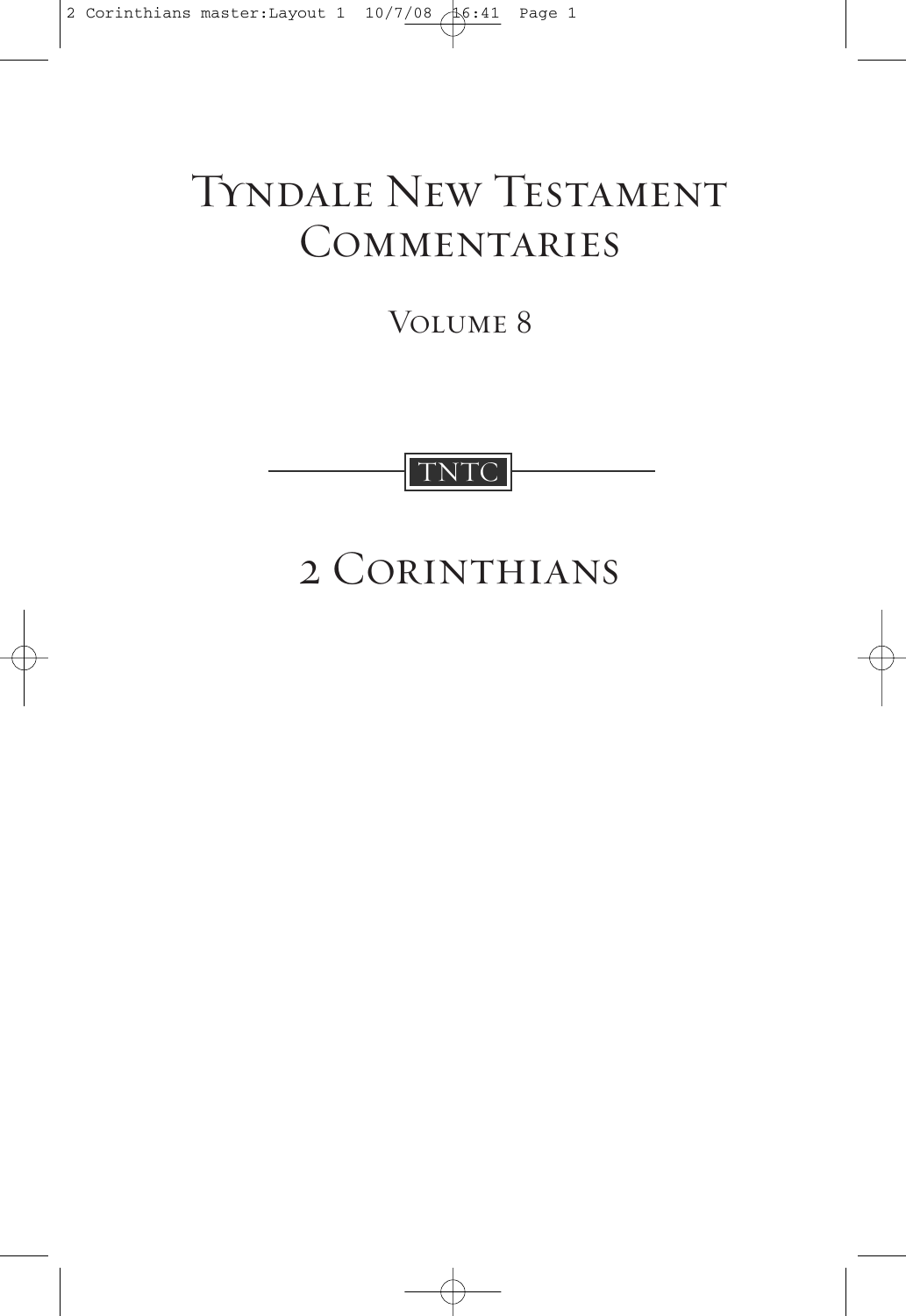To my mother Dorothy Isobel Kruse and to the memory of my father Peter William Kruse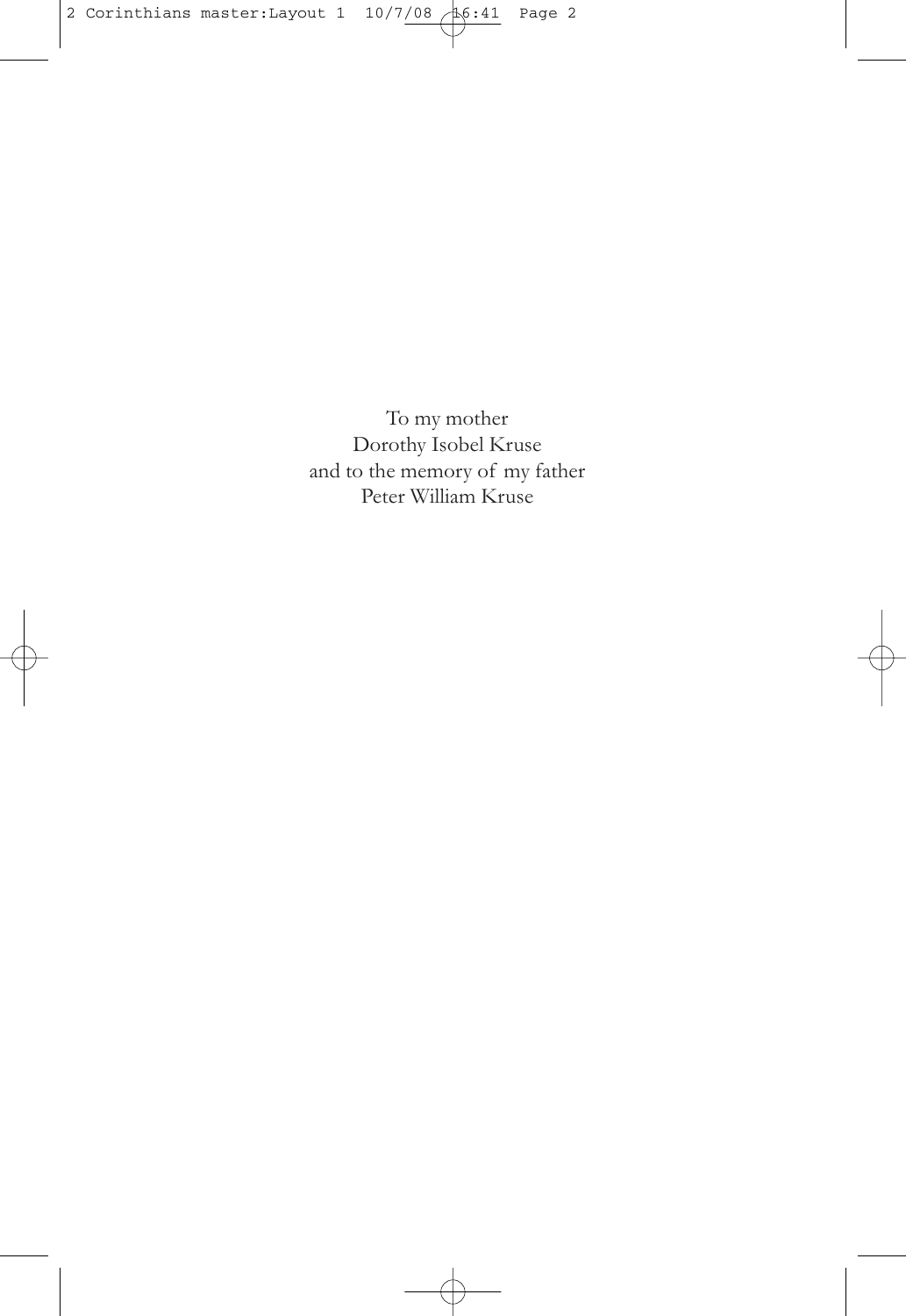2 Corinthians master: Layout 1  $10/7/08$   $\cancel{+}6:41$  Page 3

# TYNDALE NEW TESTAMENT COMMENTARIES

# VOLUME 8

GENERAL EDITOR: LEON MORRIS

# 2 CORINTHIANS

AN INTRODUCTION AND COMMENTARY

# COLIN G. KRUSE



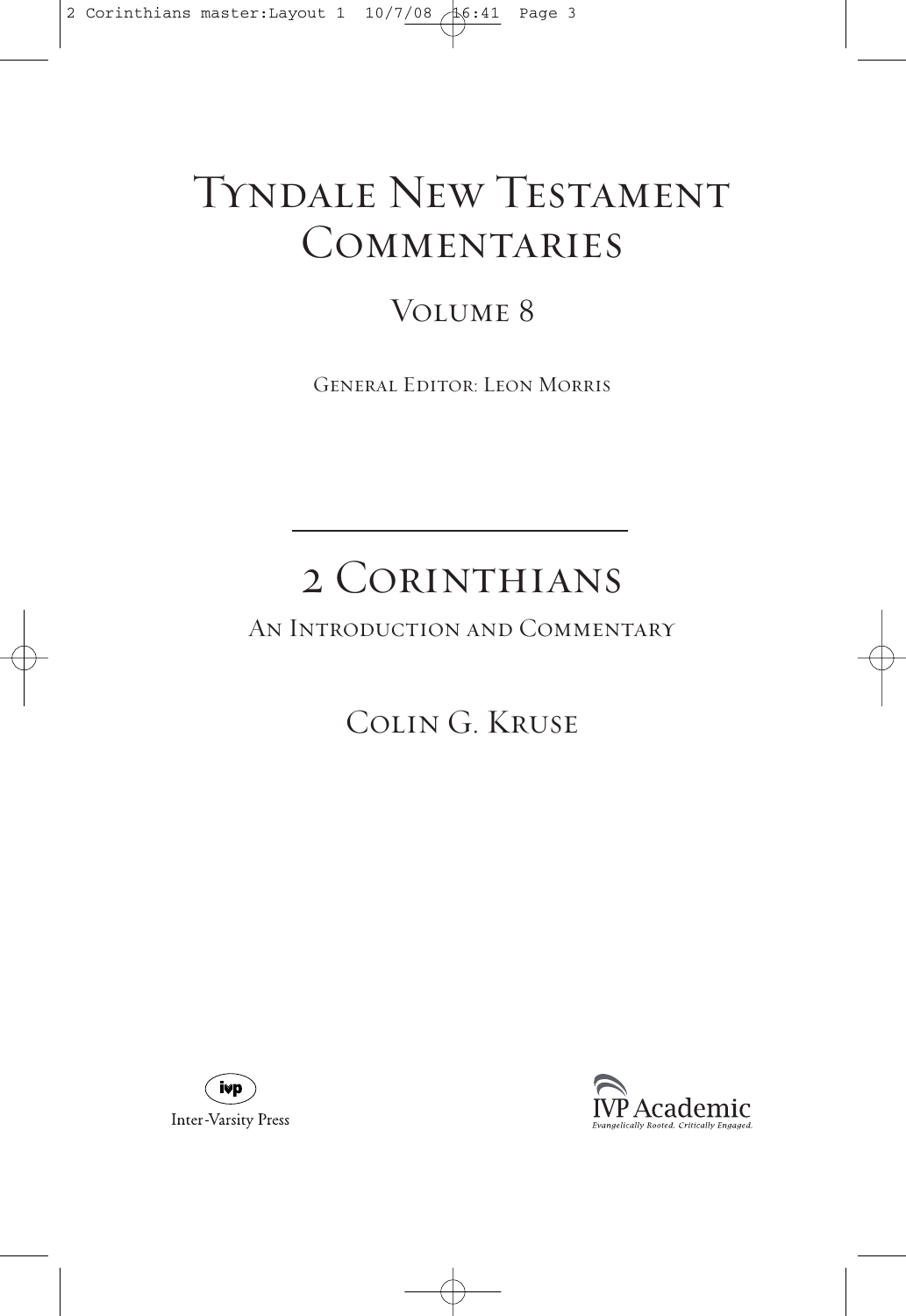*InterVarsity Press, USA Inter-Varsity Press, England P.O. Box 1400, Downers Grove, IL 60515-1426, USA Norton Street, Nottingham NG7 3HR, England World Wide Web: www.ivpress.com Website: www.ivpbooks.com Email: email@ivpress.com Email: ivp@ivpbooks.com*

*© Colin G. Kruse 1987*

*All rights reserved. No part of this publication may be reproduced, stored in a retrieval system or transmitted in any form or by any means, electronic, mechanical, photocopying, recording or otherwise, without the prior permission of InterVarsity Press.*

*InterVarsity Press® , USA, is the book-publishing division of InterVarsity Christian Fellowship/USA®, a movement of students and faculty active on campus at hundreds of universities, colleges and schools of nursing in the United States of America, and a member movement of the International Fellowship of Evangelical Students. For information about local and regional activities, write Public Relations Dept., InterVarsity Christian Fellowship/USA, 6400 Schroeder Rd., P.O. Box 7895, Madison, WI 53707-7895, or visit the IVCF website at <www.intervarsity.org>.*

*Inter-Varsity Press, England, is closely linked with the Universities and Colleges Christian Fellowship, a student movement connecting Christian Unions in universities and colleges throughout Great Britain, and a member movement of the International Fellowship of Evangelical Students. Website: www.uccf.org.uk.*

*The Scripture quotations quoted herein are from the Revised Standard Version of the Bible, copyright 1946, 1952, 1971, 1973 by the Division of Christian Education of the National Council of the Churches of Christ in the U.S.A. Used by permission. All rights reserved.*

*USA ISBN: 978-0-8308-4238-4 UK ISBN: 978-1-84474-274-5*

*Set in Palatino Typeset in Great Britain by Parker Typesetting Service, Leicester*

**Prince** *Printed in the United States of America* ∞ *Printed in the United States of America* 

#### **Library of Congress Cataloging-in-Publication Data**

*Kruse, Colin G. [Second Epistle of Paul to the Corinthians] 2 Corinthians : an introduction and commentary / Colin G. Kruse. p. cm.—(Tyndale New Testament commentaries ; v. 8) Originally published: The Second Epistle of Paul to the Corinthians. 1987. Includes bibliographical references. ISBN 978-0-8308-4238-4 (pbk. : alk. paper) 1. Bible. N.T. Corinthians, 2nd—Commentaries. I. Title. BS2675.53.K78 2008 227'.307—dc22*

*2008031512*

|                                        |                                           |                    | British Library Cataloguing in Publication Data |    |    |    |    |     |       |    |    |                     |    |    |    |    |     |
|----------------------------------------|-------------------------------------------|--------------------|-------------------------------------------------|----|----|----|----|-----|-------|----|----|---------------------|----|----|----|----|-----|
|                                        | Kruse, Colin G.                           |                    |                                                 |    |    |    |    |     |       |    |    |                     |    |    |    |    |     |
|                                        |                                           |                    | The Second Epistle of Paul to the               |    |    |    |    |     |       |    |    |                     |    |    |    |    |     |
| Corinthians: an introduction and       |                                           |                    |                                                 |    |    |    |    |     |       |    |    |                     |    |    |    |    |     |
| commentary.—(The Tyndale New Testament |                                           |                    |                                                 |    |    |    |    |     |       |    |    |                     |    |    |    |    |     |
|                                        | commentaries).                            |                    |                                                 |    |    |    |    |     |       |    |    |                     |    |    |    |    |     |
|                                        | 1. Bible, N.T. Corinthians, 2nd-          |                    |                                                 |    |    |    |    |     |       |    |    |                     |    |    |    |    |     |
|                                        | Commentaries                              |                    |                                                 |    |    |    |    |     |       |    |    |                     |    |    |    |    |     |
|                                        | I. Title II. Bible. N.T. Corinthians, 2nd |                    |                                                 |    |    |    |    |     |       |    |    |                     |    |    |    |    |     |
| III. Series<br>English                 |                                           |                    |                                                 |    |    |    |    |     |       |    |    |                     |    |    |    |    |     |
|                                        | 227'.307 BS2675.3                         |                    |                                                 |    |    |    |    |     |       |    |    |                     |    |    |    |    |     |
|                                        |                                           | ISBN 0-85111-877-1 |                                                 |    |    |    |    |     |       |    |    |                     |    |    |    |    |     |
|                                        | 19                                        | 18                 | 17                                              | 16 | 15 | 14 | 13 | 12  | 11 10 |    | 9  | 8 <sup>8</sup><br>7 | 6  | 5  | 4  | 3  | - 2 |
|                                        | 28                                        | 27                 | 26                                              | 25 | 24 | 23 | 22 | -21 | 20    | 19 | 18 | 17                  | 16 | 15 | 14 | 13 |     |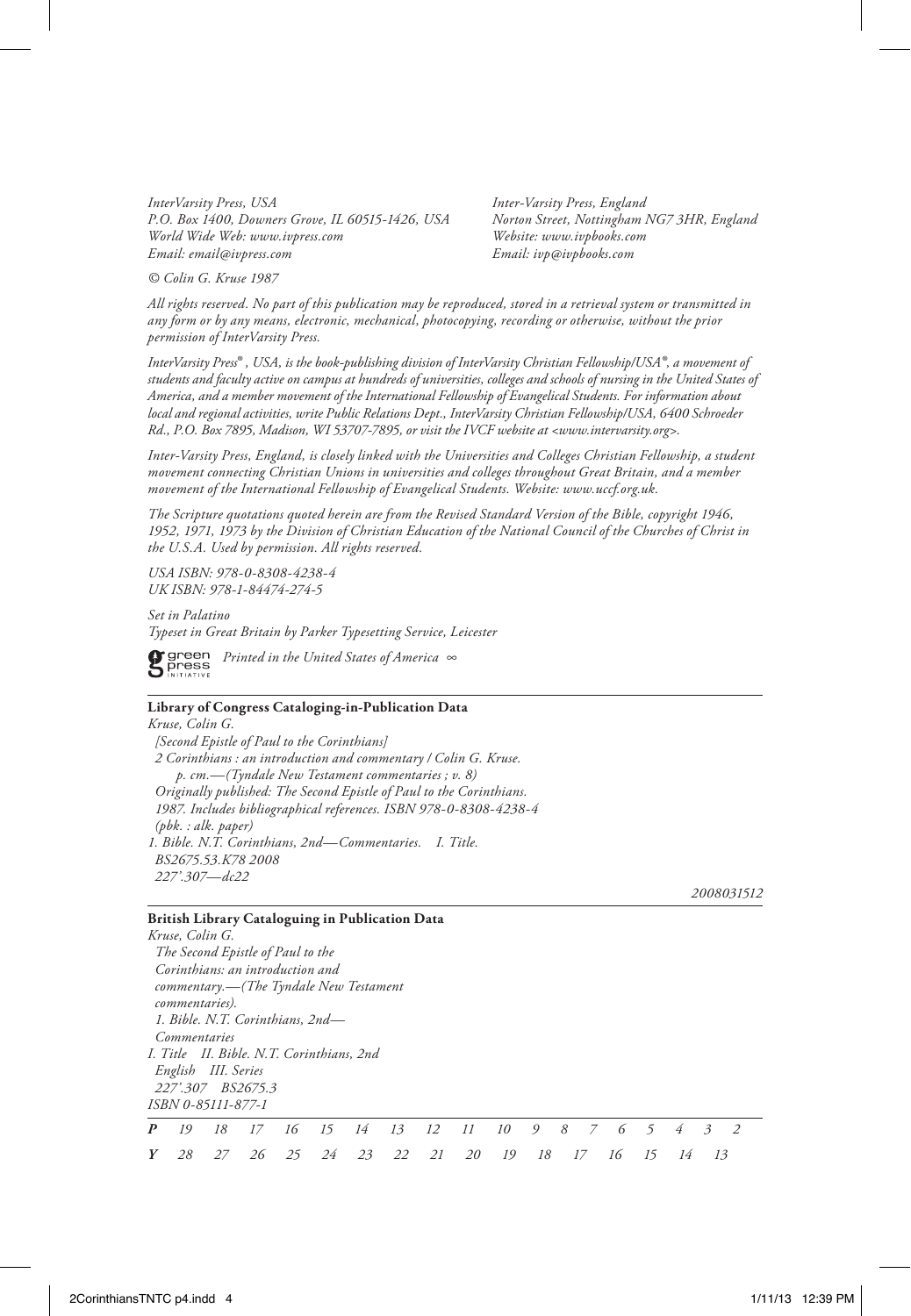# CONTENTS

| General preface                                   |                |
|---------------------------------------------------|----------------|
| Author's preface                                  | 9              |
| Chief abbreviations                               | ΙI             |
| Introduction                                      | 15             |
| The city of Corinth                               | $I\,5$         |
| Paul and the Corinthians                          | 19             |
| Literary problems                                 | 27             |
| Opposition to Paul in Corinth                     | 4 <sup>2</sup> |
| Date                                              | 53             |
| Analysis                                          | 55             |
| Commentary                                        | 57             |
| <b>Additional notes</b>                           |                |
| Paul's affliction in Asia                         | 68             |
| The meaning of <i>thriambeuonti hēmas</i> in 2:14 | 88             |

⇁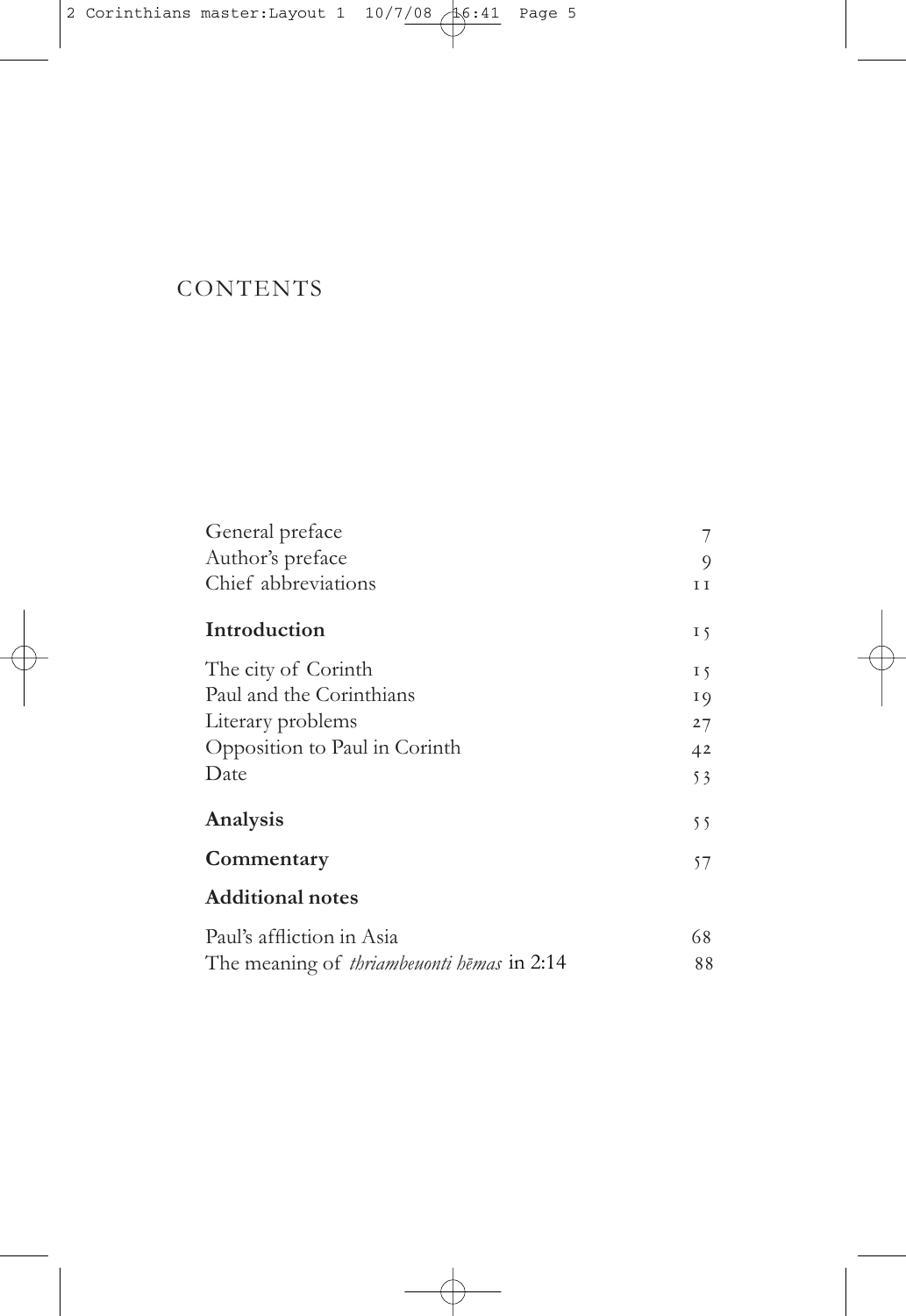2 Corinthians master:Layout 1  $10/7/08$  16:41 Page 6

 $\overline{\varphi}$ 

 $\overline{\oplus}$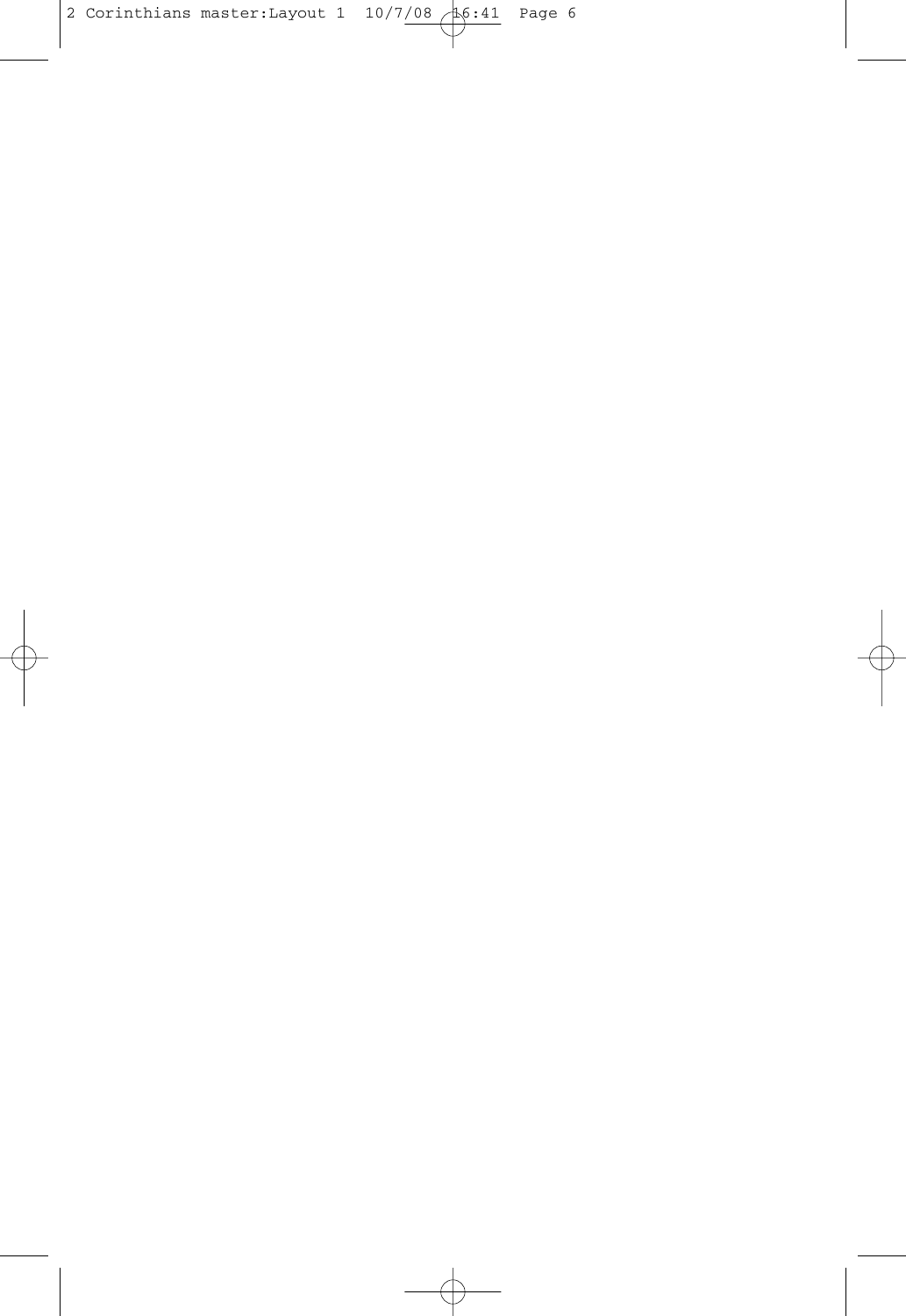# GENERAL PREFACE

The original Tyndale Commentaries aimed at providing help for the general reader of the Bible. They concentrated on the meaning of the text without going into scholarly technicalities. They sought to avoid 'the extremes of being unduly technical or unhelpfully brief '. Most who have used the books agree that there has been a fair measure of success in reaching that aim.

Times, however, change. A series that has served so well for so long is perhaps not quite as relevant as when it was first launched. New knowledge has come to light. The discussion of critical questions has moved on. Bible-reading habits have changed. When the original series was commenced it could be presumed that most readers used the Authorized Version and comments were made accordingly, but this situation no longer obtains.

The decision to revise and update the whole series was not reached lightly, but in the end it was thought that this is what is required in the present situation. There are new needs, and they will be better served by new books or by a thorough updating of the old books. The aims of the original series remain. The new commentaries are neither minuscule nor unduly long. They are exegetical rather than homiletic. They do not discuss all the critical questions, but none is written without an awareness of the problems that engage the attention of New Testament scholars. Where it is felt that formal consideration should be given to such questions, they are discussed in the Introduction and sometimes in Additional notes.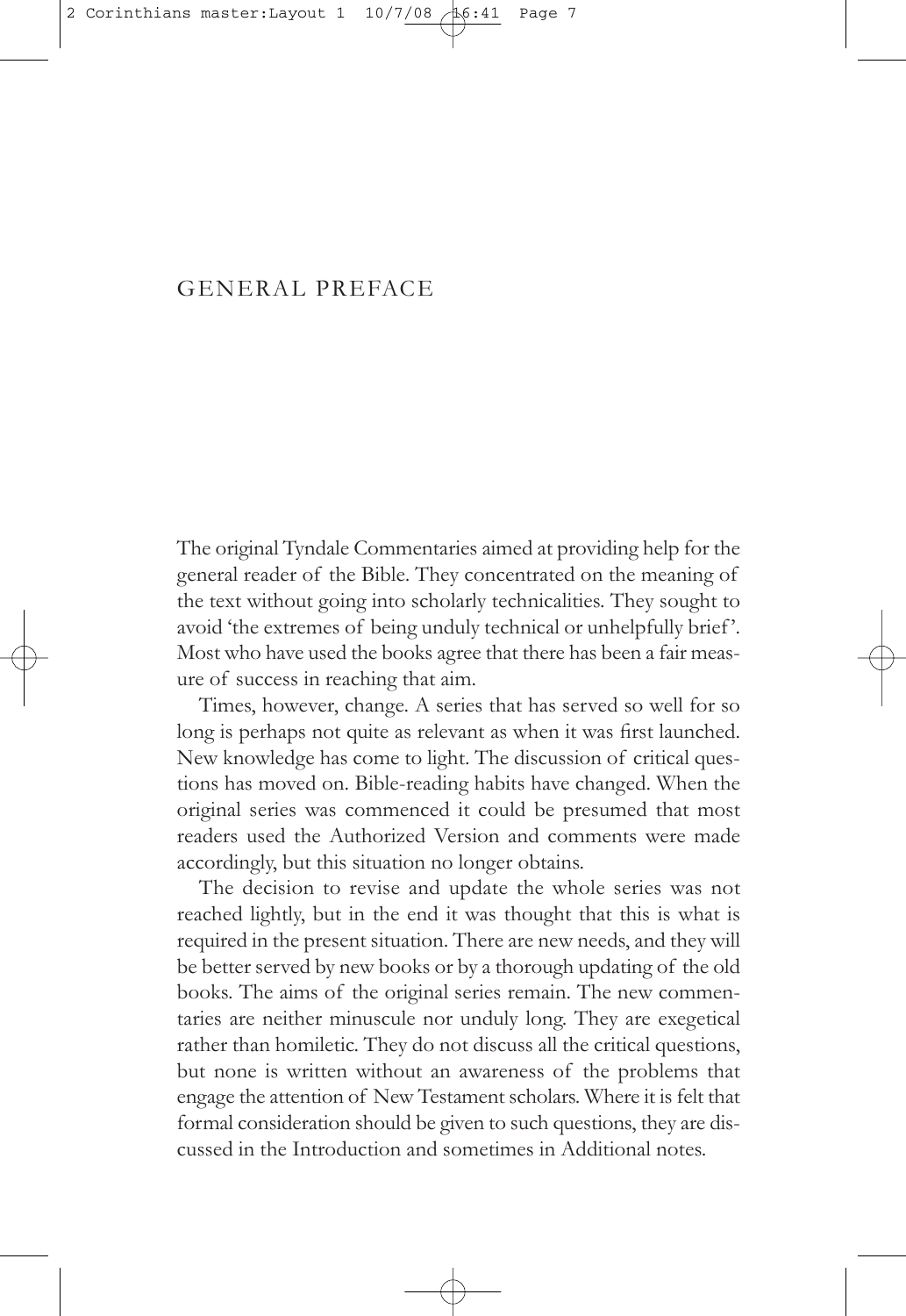8 2 CORINTHIANS

But the main thrust of these commentaries is not critical. These books are written to help the non-technical reader understand his Bible better. They do not presume a knowledge of Greek, and all Greek words discussed are transliterated; but the authors have the Greek text before them and their comments are made on the basis of the originals. The authors are free to choose their own modern translation, but are asked to bear in mind the variety of translations in current use.

The new series of Tyndale Commentaries goes forth, as the former series did, in the hope that God will graciously use these books to help the general reader to understand as fully and clearly as possible the meaning of the New Testament.

Leon Morris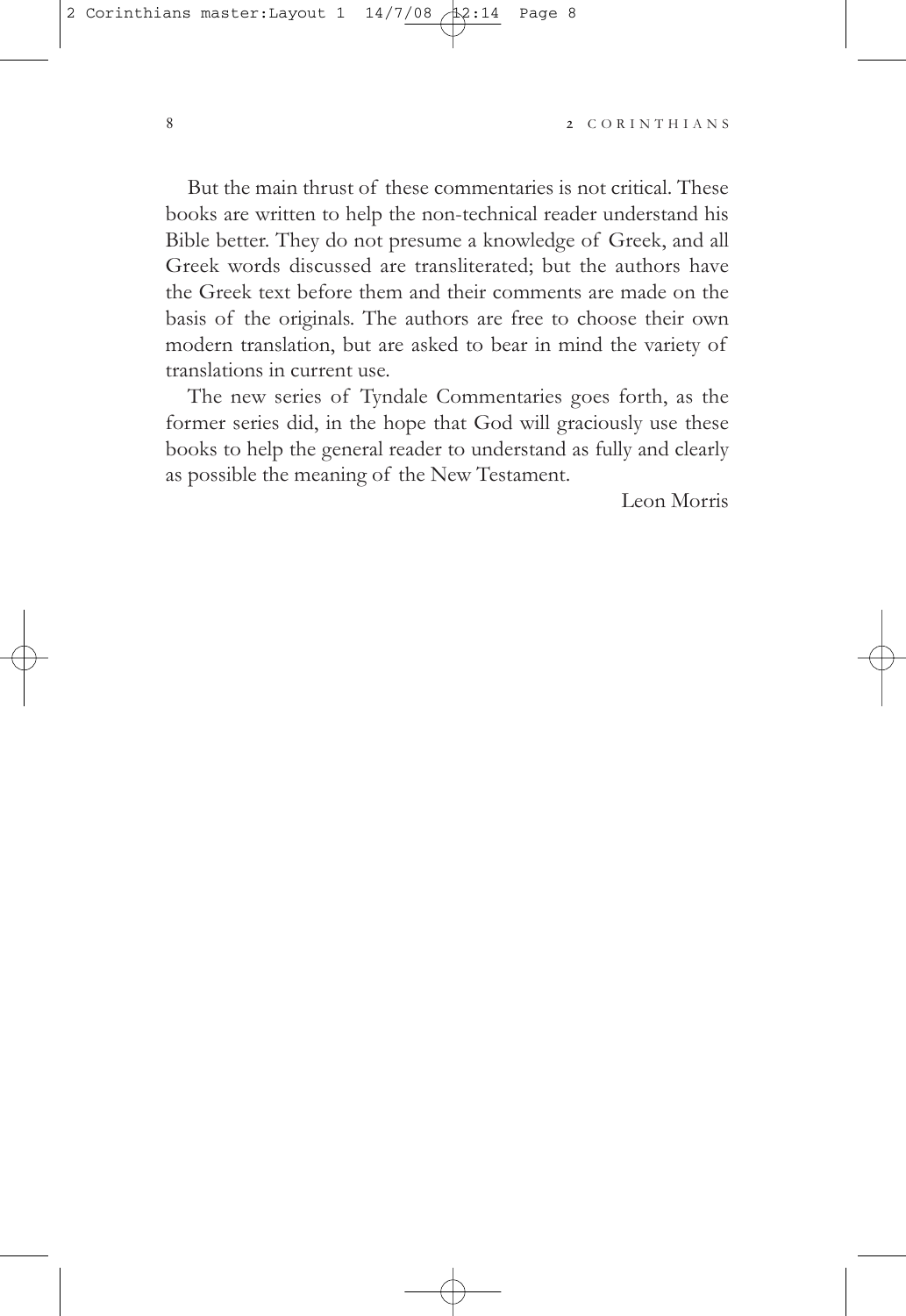## AUTHOR'S PREFACE

I want to express my thanks to the Inter-Varsity Press and the General Editor of the Tyndale New Testament Commentaries for their invitation to contribute this book to the revised series. I hope it will prove to be a worthy successor to the commentary of the late Professor R. V. G. Tasker which it replaces.

The major part of the work on this book was carried out during my sabbatical leave in 1985. I wish to record my thanks to the Council of Ridley College for leave granted to carry through this project, and also to the St Augustine's Foundation, Canterbury, for financial assistance to help cover the extra costs of living and studying abroad. I am grateful to Dr Murray Harris, the Warden of Tyndale House, Cambridge, and to other researchers who were working there during the latter part of 1985, for their friendship and encouragement. Also I want to thank my three sons who carried on alone at home while their father, mother and sister were in Canterbury, and especially I want to thank my wife for taking on the full responsibility for our family during the two months I spent in Cambridge.

This book is dedicated to my mother and to the memory of my father, in recognition of all that I owe them both.

It is my hope and prayer that this modest work will assist Christian people to better understand Paul's Second Epistle to the Corinthians and, in so doing, help them to appreciate more the incredible grace of the God whom he served.

Colin G. Kruse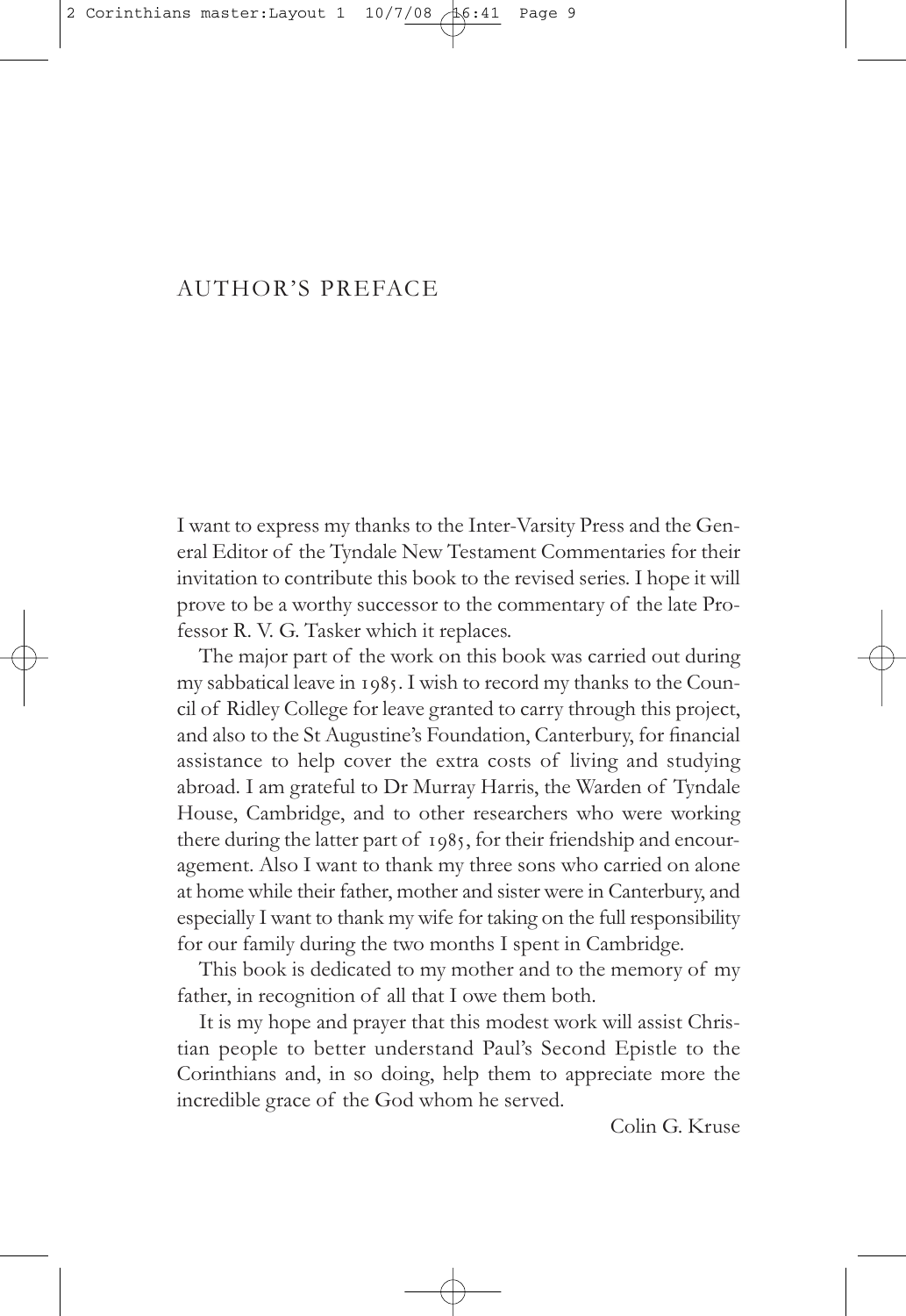2 Corinthians master:Layout 1  $10/7/08$  16:41 Page 10

 $\overline{\varphi}$ 

€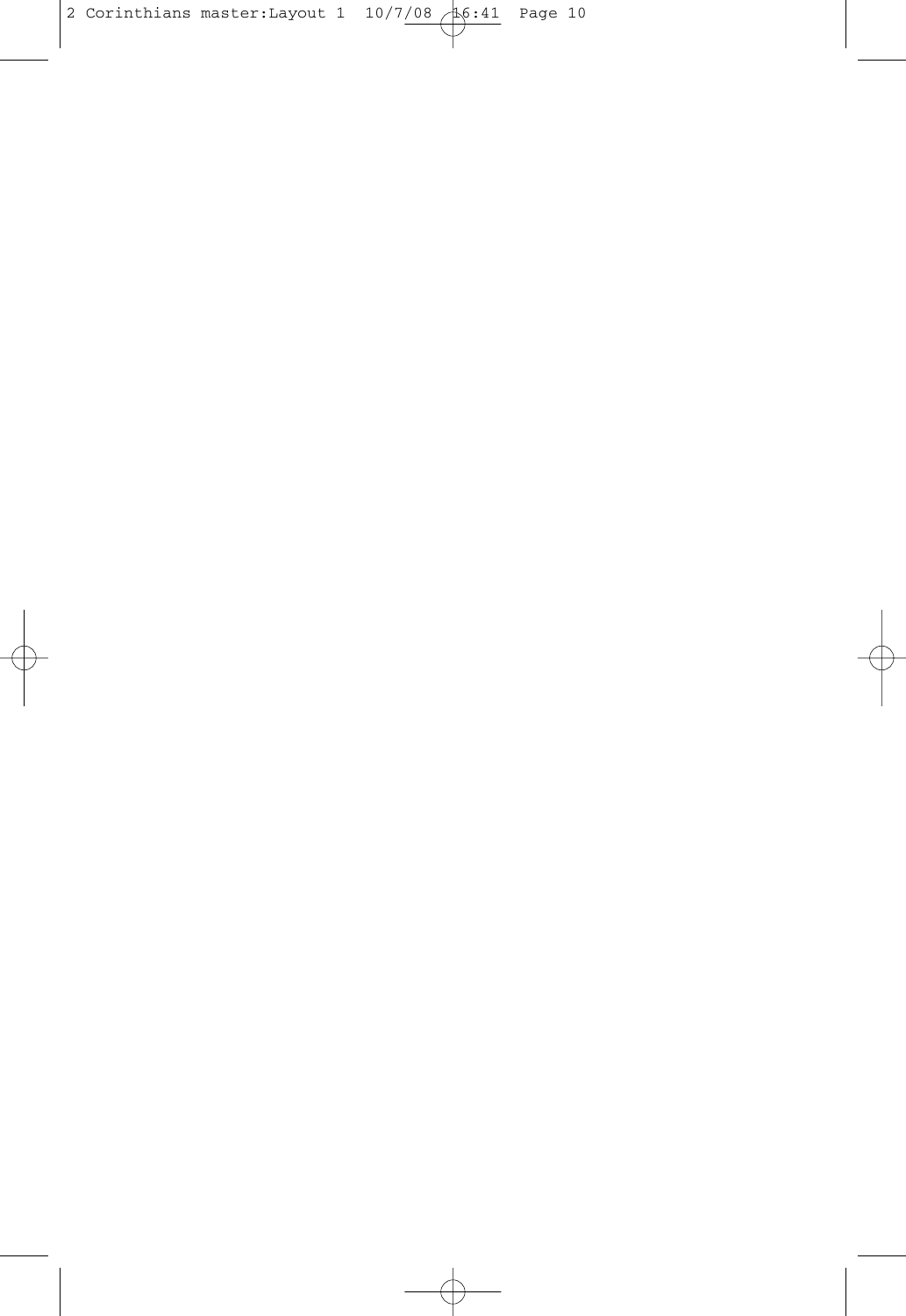# CHIEF ABBREVIATIONS

Standard abbreviations, including those for journal titles, follow the scheme set out in the *New Bible Dictionary* (<sup>2</sup>1982), pp. x-xiii.

| Allo         | E. B. Allo, Saint Paul: seconde épître aux Corinthiens,       |  |  |  |  |  |  |
|--------------|---------------------------------------------------------------|--|--|--|--|--|--|
|              | Etudes bibliques (Gabalda, 21956).                            |  |  |  |  |  |  |
| Alford       | H. Alford, <i>The Greek New Testament</i> , 2 (Longmans,      |  |  |  |  |  |  |
|              | Green and Co., 71895).                                        |  |  |  |  |  |  |
| AV           | Authorized (King James') Version, 1611.                       |  |  |  |  |  |  |
| <b>BAGD</b>  | W. Bauer, A Greek-English Lexicon of the New                  |  |  |  |  |  |  |
|              | Testament and Other Early Christian Literature,               |  |  |  |  |  |  |
|              | translated and adapted by W. F. Arndt and F. W.               |  |  |  |  |  |  |
|              | Gingrich; second edition revised and augmented by             |  |  |  |  |  |  |
|              | F. W. Gingrich and F. W. Danker (University of                |  |  |  |  |  |  |
|              | Chicago Press, 1979).                                         |  |  |  |  |  |  |
| Barrett      | C. K. Barrett, The Second Epistle to the Corinthians (A.      |  |  |  |  |  |  |
|              | and C. Black, 1968 and 1973).                                 |  |  |  |  |  |  |
| Bornkamm     | G. Bornkamm, 'The History of the Origin of the                |  |  |  |  |  |  |
|              | So-called Second Letter to the Corinthians', NTS 8            |  |  |  |  |  |  |
|              | $(1961 - 1962)$ , pp. 258-264.                                |  |  |  |  |  |  |
| <b>Bruce</b> | F. F. Bruce, <i>1 and 2 Corinthians</i> , New Century Bible   |  |  |  |  |  |  |
|              | (MMS, 1971).                                                  |  |  |  |  |  |  |
| Bultmann     | R. Bultmann, <i>The Second Letter to the Corinthians</i> , ET |  |  |  |  |  |  |
|              | by R. A. Harrisville (Augsburg, 1985).                        |  |  |  |  |  |  |
| Calvin       | John Calvin, The Second Epistle of Paul the Apostle to the    |  |  |  |  |  |  |
|              | Corinthians and the Epistles to Timothy, Titus and            |  |  |  |  |  |  |
|              |                                                               |  |  |  |  |  |  |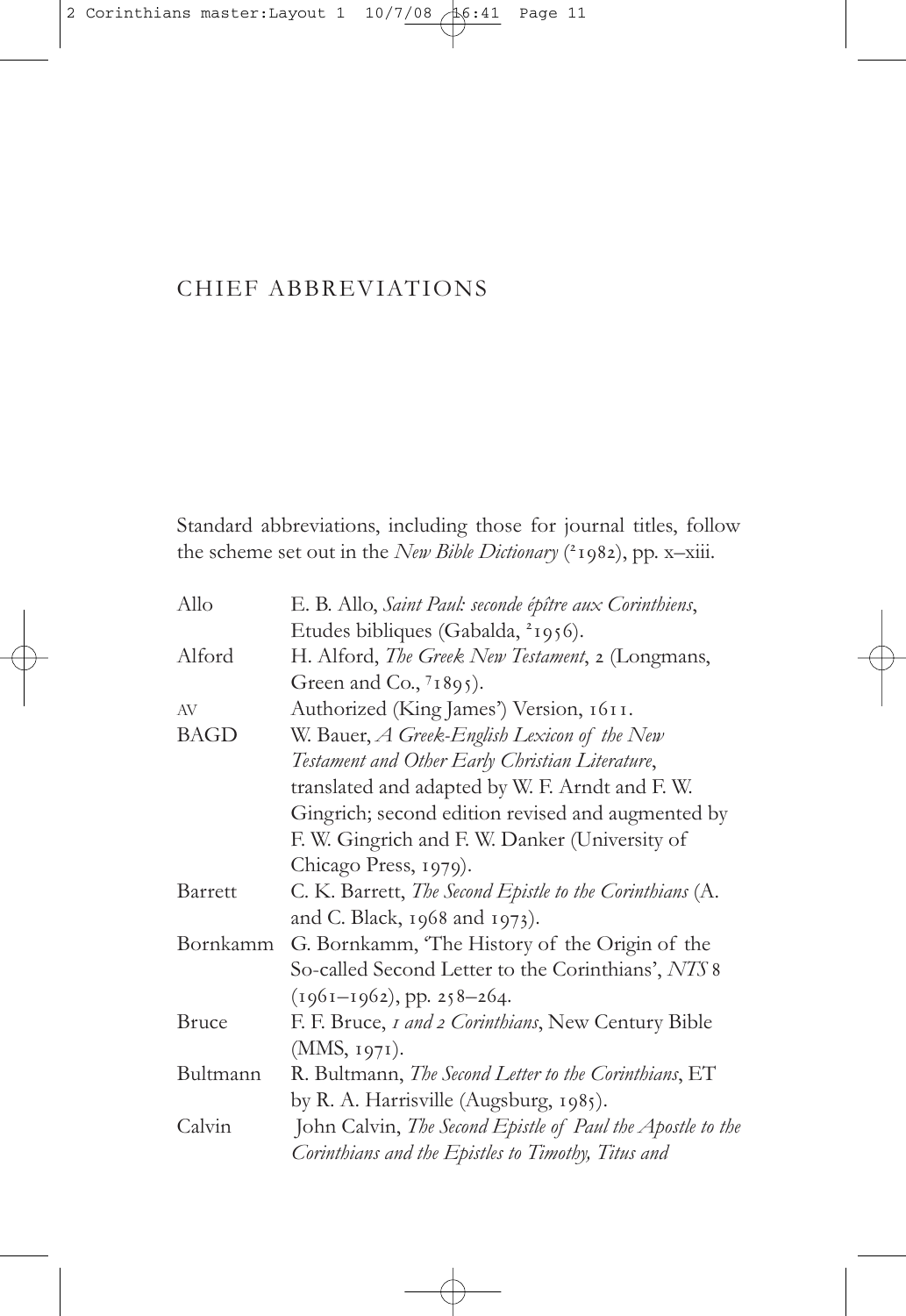I 2 C O R I N T H I A N S

|            | Philemon, ET by T. A. Smail (St Andrew Press, 1964).                |  |  |  |  |  |  |
|------------|---------------------------------------------------------------------|--|--|--|--|--|--|
|            | Chrysostom John Chrysostom, Homilies on the Epistles of Paul to the |  |  |  |  |  |  |
|            | Corinthians, Nicene and Post-Nicene Fathers of the                  |  |  |  |  |  |  |
|            | Christian Church 12 (Eerdmans, 1969).                               |  |  |  |  |  |  |
| Denney     | J. Denney, The Second Epistle to the Corinthians, The               |  |  |  |  |  |  |
|            | Expositor's Bible (Hodder & Stoughton, 1894).                       |  |  |  |  |  |  |
| EТ         | English translation.                                                |  |  |  |  |  |  |
| Furnish    | V. P. Furnish, <i>II Corinthians</i> , Anchor Bible 32a             |  |  |  |  |  |  |
|            | (Doubleday, 1984).                                                  |  |  |  |  |  |  |
| <b>GNB</b> | Good News Bible (Today's English Version): Old                      |  |  |  |  |  |  |
|            | Testament, 1976; New Testament, <sup>4</sup> 1976.                  |  |  |  |  |  |  |
| Harris     | M. J. Harris, '2 Corinthians', The Expositor's Bible                |  |  |  |  |  |  |
|            | Commentary 10, ed. F. E. Gaebelein (Zondervan,                      |  |  |  |  |  |  |
|            | 1976), pp. 299-406.                                                 |  |  |  |  |  |  |
| Héring     | J. Héring, The Second Epistle of St Paul to the Corinthians,        |  |  |  |  |  |  |
|            | ET by A. W. Heathcote and P. J. Allcock (Epworth,                   |  |  |  |  |  |  |
|            | 1967).                                                              |  |  |  |  |  |  |
| Hughes     | P. E. Hughes, Paul's Second Epistle to the Corinthians,             |  |  |  |  |  |  |
|            | New London Commentary (MMS, 1962).                                  |  |  |  |  |  |  |
| JB         | The Jerusalem Bible, 1966.                                          |  |  |  |  |  |  |
| Kümmel     | W. G. Kümmel, Introduction to the New Testament, ET                 |  |  |  |  |  |  |
|            | by H. C. Kee (SCM, 1975).                                           |  |  |  |  |  |  |
| Lietzmann  | H. Lietzmann, An die Korinther I/II, Handbuch zum                   |  |  |  |  |  |  |
|            | Neuen Testament 9, augmented by W. G. Kümmel                        |  |  |  |  |  |  |
|            | J. C. Mohr, 1969).                                                  |  |  |  |  |  |  |
| <b>LSJ</b> | A Greek-English Lexicon, compiled by H. G. Liddell                  |  |  |  |  |  |  |
|            | and R. Scott, new edition revised by H. S. Jones and                |  |  |  |  |  |  |
|            | R. Mackenzie (Oxford, 91940).                                       |  |  |  |  |  |  |
| Martin     | R. P. Martin, 2 Corinthians, Word Biblical                          |  |  |  |  |  |  |
|            | Commentary 40 (Word Books, 1986).                                   |  |  |  |  |  |  |
| MM         | J. H. Moulton and G. Milligan, The Vocabulary of the                |  |  |  |  |  |  |
|            | Greek Testament Illustrated from the Papyri and Other               |  |  |  |  |  |  |
|            | Non-Literary Sources (Hodder & Stoughton,                           |  |  |  |  |  |  |
|            | $1914 - 1929$ .                                                     |  |  |  |  |  |  |
| Murphy-    | J. Murphy-O'Connor, St. Paul's Corinth: Text and                    |  |  |  |  |  |  |
| O'Connor   | Archaeology (Michael Glazier, 1983).                                |  |  |  |  |  |  |
| NEB        | The New English Bible: Old Testament, 1970; New                     |  |  |  |  |  |  |
|            | Testament, 21970.                                                   |  |  |  |  |  |  |

┭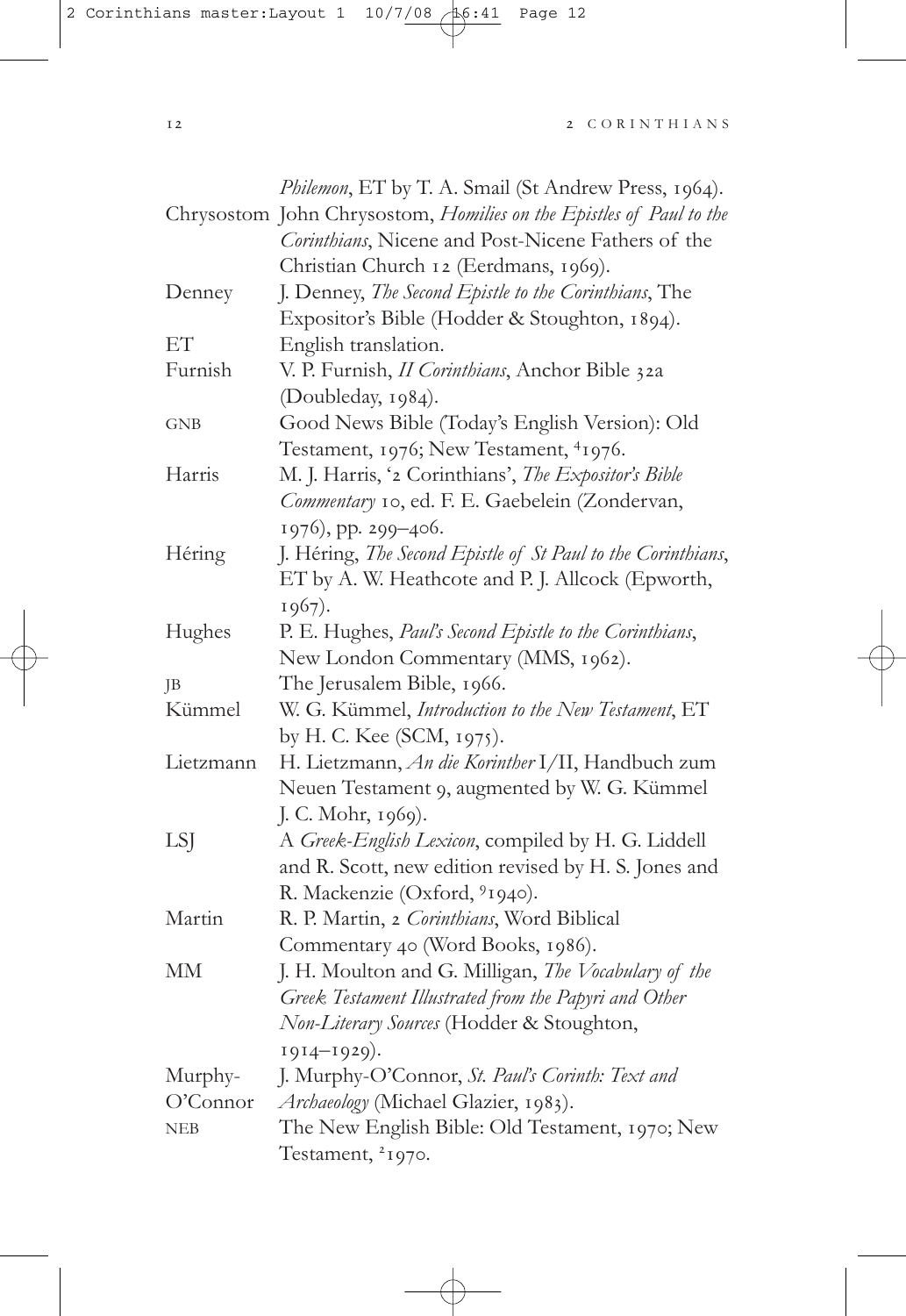#### CHIEF ABBREVIATIONS 13

| NIV        | The New International Version: Old Testament,               |
|------------|-------------------------------------------------------------|
|            | 1978; New Testament, <sup>2</sup> 1978.                     |
| Plummer    | A. Plummer, A Critical and Exegetical Commentary on         |
|            | the Second Epistle of St Paul to the Corinthians,           |
|            | International Critical Commentary 47 (T. & T. Clark,        |
|            | 1915).                                                      |
| RSV        | Revised Standard Version: Old Testament, 1952;              |
|            | New Testament, <sup>2</sup> 1971.                           |
| RV         | The Revised Version, 1884.                                  |
| Schmithals | W. Schmithals, Gnosticism in Corinth: An Investigation of   |
|            | the Letters to the Corinthians, ET by J. E. Steely          |
|            | (Abingdon, 1971).                                           |
| Strachan   | R. H. Strachan, The Second Epistle of Paul to the           |
|            | Corinthians, Moffatt New Testament Commentary               |
|            | (Hodder & Stoughton, 1935).                                 |
| Str-B      | [H. L. Strack and] P. Billerbeck, Kommentar zum Neuen       |
|            | Testament aus Talmud und Midrasch, 6 vols. (Beck,           |
|            | $1922 - 1956$ .                                             |
| Tasker     | R. V. G. Tasker, The Second Epistle of Paul to the          |
|            | Corinthians, Tyndale New Testament Commentaries             |
|            | 8 (Tyndale, 1958).                                          |
| TDNT       | G. Kittel and G. Friedrich, eds., Theological Dictionary    |
|            | of the New Testament, ET by G. W. Bromiley, 10 vols.        |
|            | (Eerdmans, 1964-1976).                                      |
| Wendland   | H. D. Wendland, Die Briefe an die Korinther, Das Neue       |
|            | Testament Deutsch 7 (Vandenhoeck & Ruprecht,                |
|            | 1965).                                                      |
| Weiss      | J. Weiss, Earliest Christianity: A History of the Period AD |
|            | 30-150, 2 vols. (Harper & Row, 1959).                       |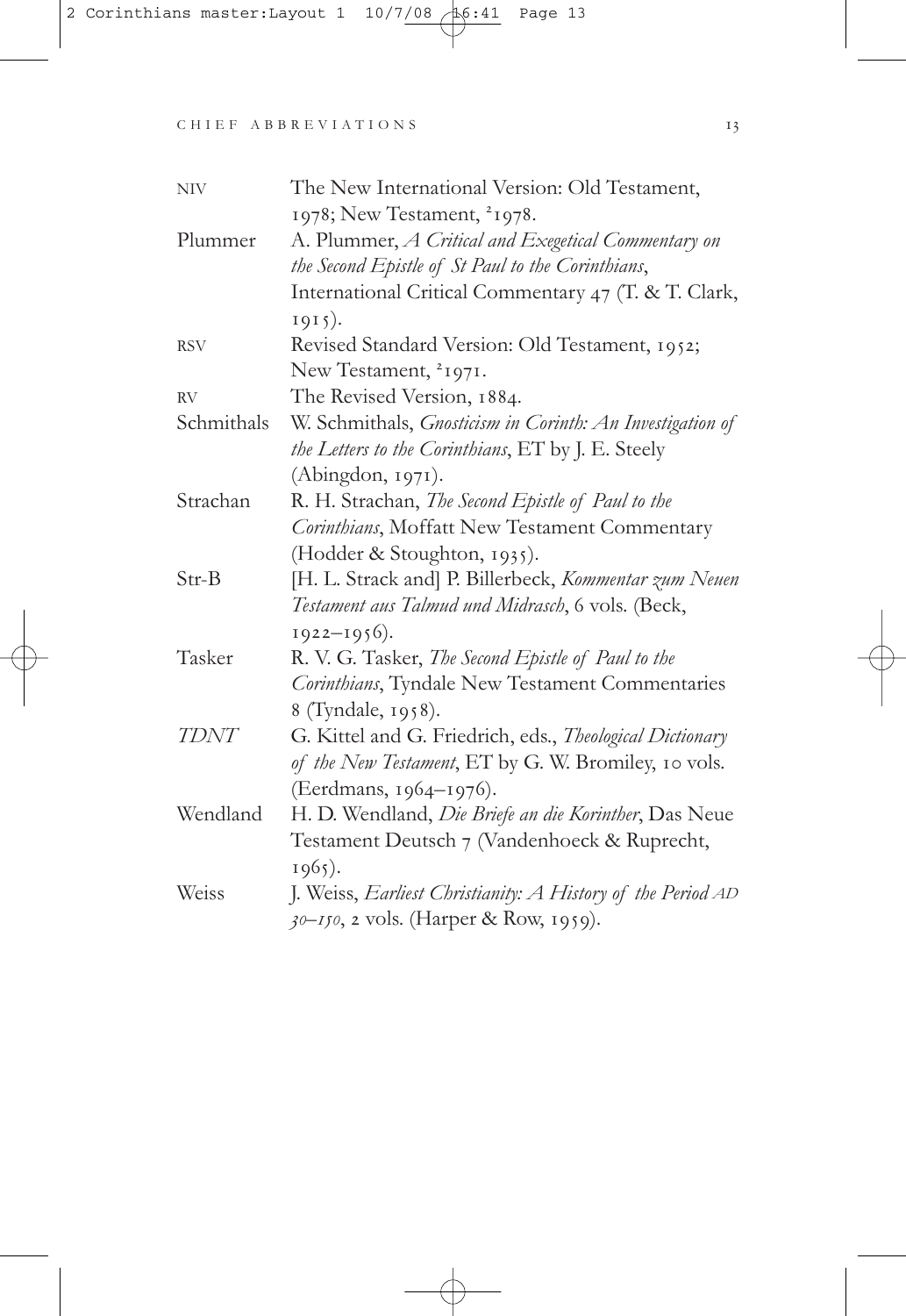2 Corinthians master:Layout 1  $10/7/08$  16:41 Page 14

 $\overline{\varphi}$ 

 $\overline{\oplus}$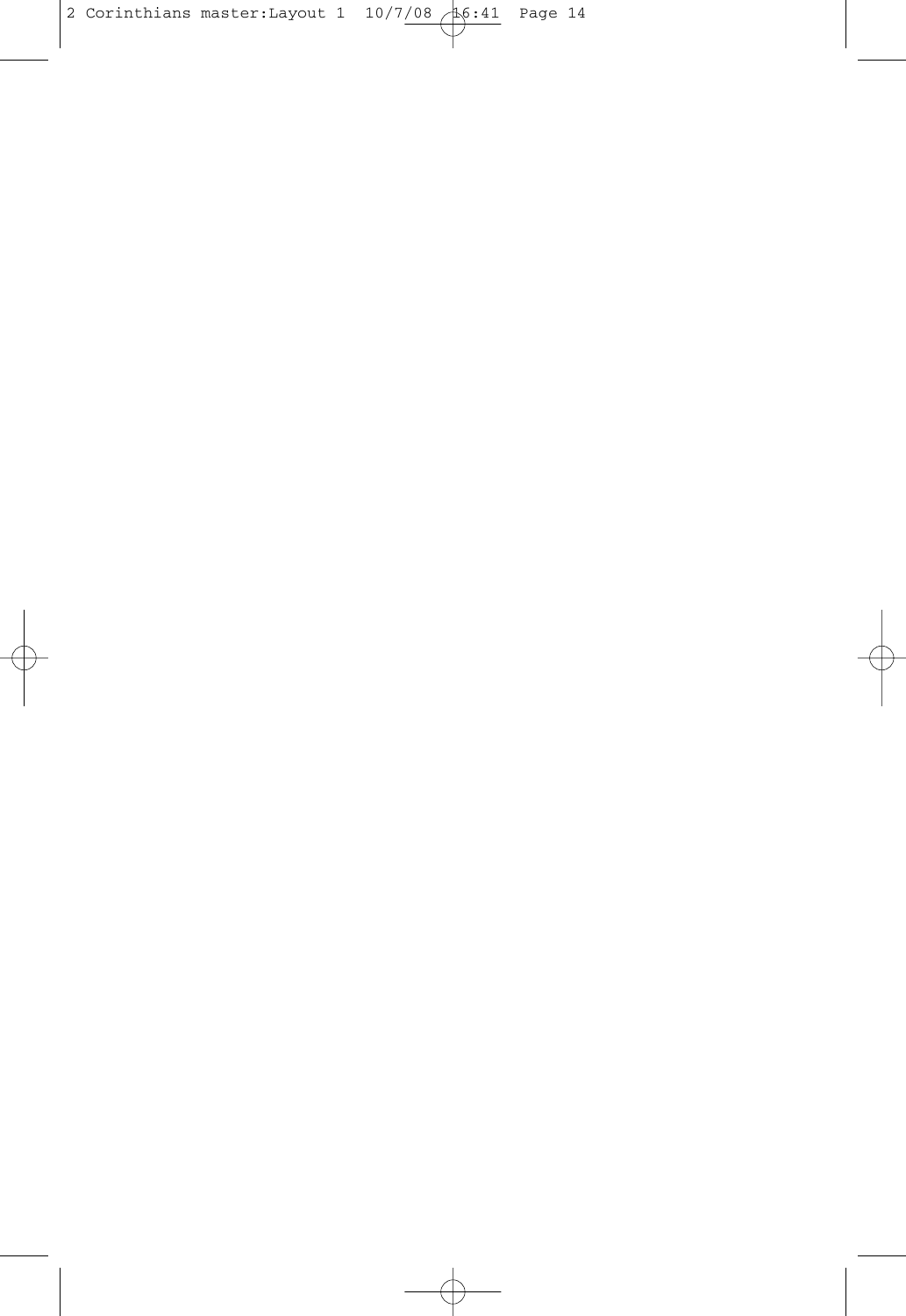## INTRODUCTION

# **. The city of Corinth**

The ancient city of Corinth lay upon the narrow isthmus connecting the Peloponnesus with the Greek mainland. Situated about three and a half miles south-west of present-day Corinth, the ancient city was built on a trapezium-shaped terrace at the foot of a large rocky hill known as Acrocorinth. This hill rises to a height of 1,886 feet above sea-level and dominates the surrounding landscape.

The isthmus upon which Corinth was built separates the waters of the Gulf of Corinth in the north-west from those of the Saronic Gulf in the south-east. On the north-western side of the isthmus, bordering the Gulf of Corinth, was the port-city of Lechaeum, and on the south-eastern side, bordering the Saronic Gulf, lay the port of Cenchreae (the port used by Paul when travelling to or from Corinth by ship, cf. Acts 18:18). The overland journey between the two ports was approximately ten miles, while the journey by sea around the southern tip of the Peloponnesus (Cape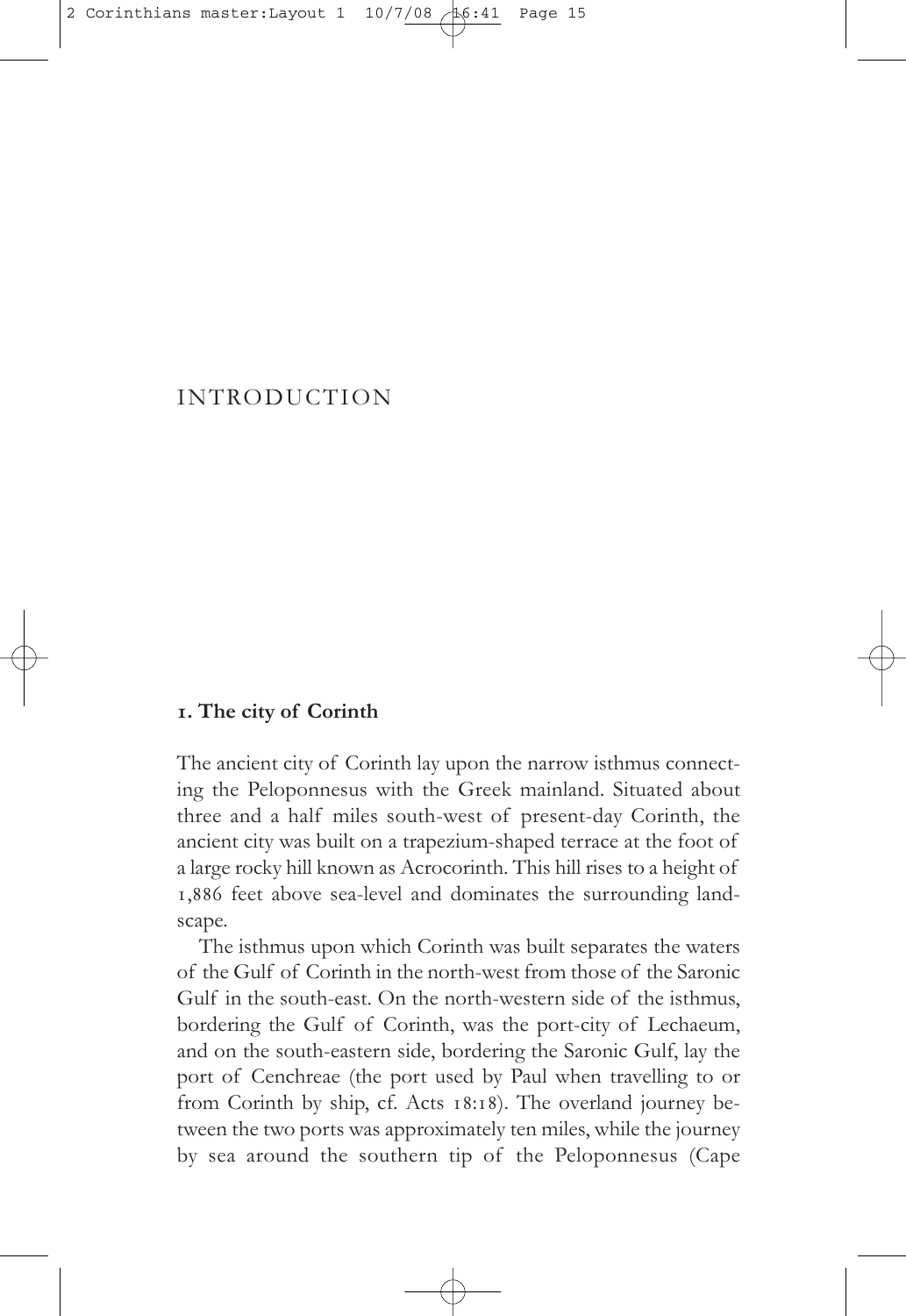I G CORINTHIANS

Maleae) was about two hundred miles. The Cape Maleae region was notorious for its violent storms and treacherous currents, so that ancient mariners used to quote the proverb, recorded for us by Strabo: 'But when you double Maleae, forget your home'. Instead of undertaking the dangerous journey around Cape Maleae, ancient sea captains would unload their cargo on one side of the isthmus and have it transported overland to the other. If the ship was not too large it could then be strapped on to a wheeled vehicle and hauled across the narrowest part of the isthmus on a stone-paved road known as the Diolkos (from the verb *dielko*, 'to haul across'). The captain would then reload the cargo and continue on his journey.

Because of the danger of the voyage around Cape Maleae, and because of the expense of off-loading and reloading cargo and hauling ships across, plans were made from as early as the time of Periander (d. c.  $586$  BC) to cut a channel through the isthmus. A serious attempt to do this was begun by the Emperor Nero in AD 67 but was discontinued when he died. Work on the canal was only resumed in  $1887$  and completed in  $1893$ .

Ancient Corinth, then, lay at the crossroads of two important trade routes. The first was the route via the isthmus between Attica and the Peloponnesus; the second was the route across the isthmus between Lechaeum and Cenchreae. Ships from the western end of the Mediterranean filled the harbour in Lechaeum, while those from Asia and the eastern end of the Mediterranean streamed into the port of Cenchreae. Corinth, being so strategically located, grew wealthy on the taxes levied on the movement of goods which it supervised and controlled.

However, ancient Corinth was renowned not only for its commercial importance, but also because it was responsible for the organization of the biennial Isthmian Games which attracted many visitors to the area. In addition to this, Corinth had gained a certain notoriety because of its worship of Aphrodite. A temple for Aphrodite stood on the highest point of Acrocorinth, the hill at whose foot the city was located. Strabo tells us that so wealthy was the cult of Aphrodite that it boasted a thousand courtesans dedicated to the goddess. Many sea captains, he says, squandered their money paying for the services of these cult prostitutes, so that the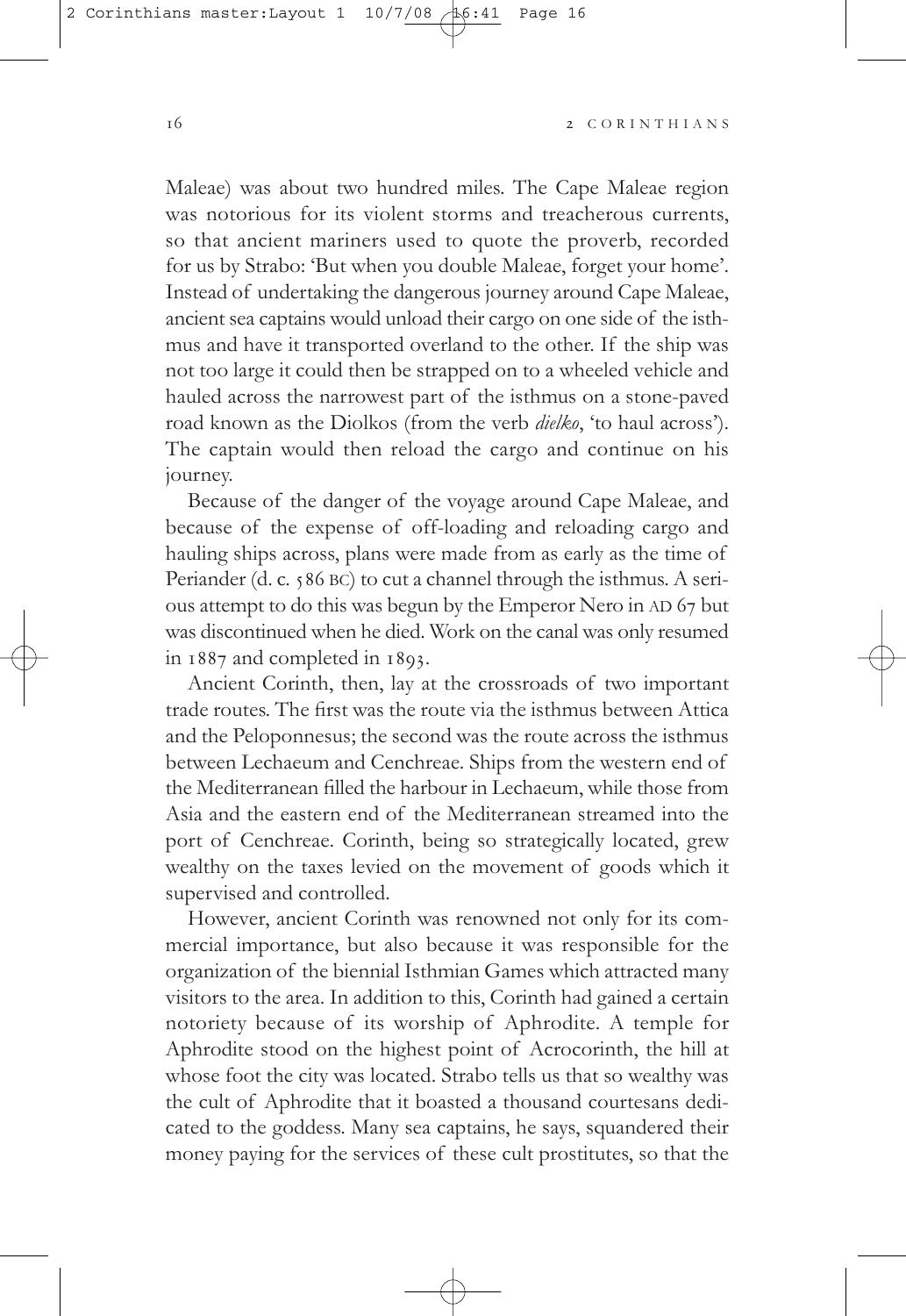proverb, 'Not for every man is the voyage to Corinth', was in use among them.

In 146 BC the city was overrun by the Romans under the leadership of Leucius Mummius. He had the city razed to the ground. Many of its treasures were carried away to Rome or destroyed. The inhabitants, the old Corinthians, were either killed or sold into slavery. The city lay in ruins and was uninhabited for more than a hundred years until 44 BC, when Julius Caesar ordered that it be rebuilt and freedmen were sent to occupy it.

Pausanias, writing about  $AD \t174$ , said that 'Corinth is no longer inhabited by any of the old Corinthians, but by colonists sent out by the Romans.' The Corinth of Paul's day should not be envisaged as a Greek city, rather as a Roman colony, probably quite cosmopolitan in character. Even if the original freedmen sent in by Rome were Italians, we must allow that, by Paul's time, the location of Corinth and the opportunities to prosper as a result of the control of the trade routes would have attracted many others of different nationalities to the new city. We know that among these was a community of Jews. Their existence in Corinth, attested by Philo (*Embassy to Gaius*, 281), is confirmed by the discovery of a stone bearing the clear remains of an inscription, '[syn]agogue of Hebr[ews]'. This is usually dated from the period of the later occupation (between 100 BC) and AD 200)<sup>2</sup> and may have served as the lintel over the entrance to the Jewish synagogue in Corinth where, according to Acts 18:4, Paul preached on first arriving in Corinth.

From Pausanias' description it is clear that the new Corinth became a centre for the worship of many of the old Graeco-Roman

<sup>1.</sup> Strabo (c. 63 BC – c. AD 22) completed his *Geography* c. 7 BC and included in this work a description of early Corinth as it was before its destruction in 146 BC. Recently some questions have been raised concerning the accuracy of his statements about cult-prostitution, cf. H. Conzelmann, *I Corinthians* (Fortress, 1975), p. 12; Murphy-O'Connor, pp.  $55 - 56$ .

<sup>.</sup> It is impossible to ascribe an exact date to the inscription, but it does confirm that fairly early on the Jewish community had a meeting-place in Corinth. Cf. Murphy-O'Connor, pp. 78-79; Barrett, p. 2.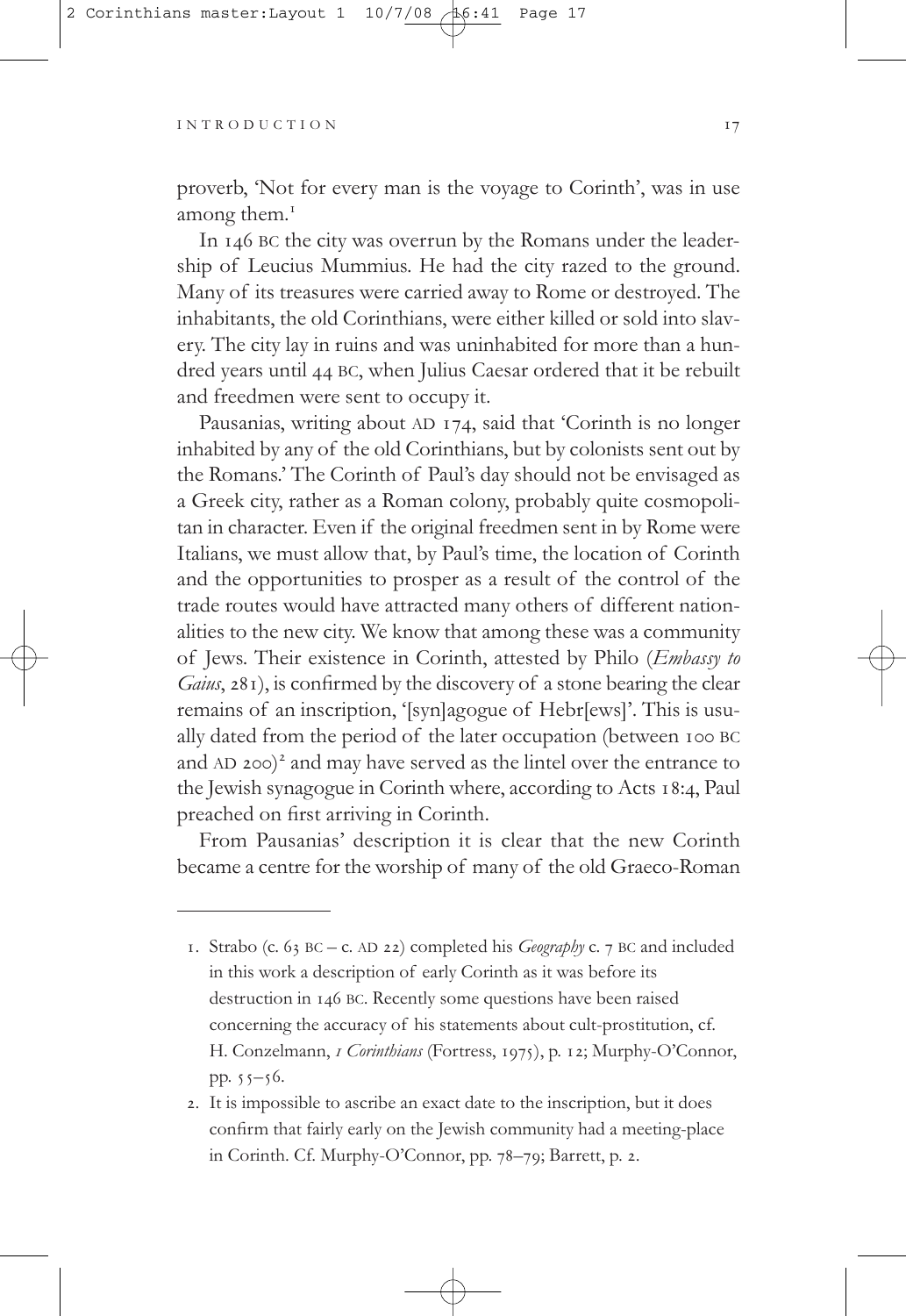T<sup>8</sup> 2 CORINTHIANS

gods. He refers to temples or altars dedicated to Poseidon, Palaemon, Aphrodite, Artemis, Dionysus, Helius, Hermes, Apollo, Zeus, Isis, Eros and others. Strabo records that in his time there was a small temple to Aphrodite on the summit of Acrocorinth, while by the time Pausanias wrote the ascent to Acrocorinth was punctuated by places of worship dedicated to various deities including Isis, Helius, Demeter and Pelagian. On the summit there was still found the temple of Aphrodite with images of Helius, Eros and Aphrodite herself.

Clearly, then, the new Corinth of Paul's day was still a centre for the worship of Aphrodite, as the old city had been prior to its destruction in  $146$  BC. But it is a mistake to apply to it Strabo's description of the worship of Aphrodite with its thousand cultprostitutes which relates to the Corinth of the earlier period. We should think of Corinth in Paul's day as similar to any other cosmopolitan Roman trade centre, no worse and no better.

There is no doubt that Corinth was regaining its wealth and prestige in Paul's time. It was the capital of the Roman province of Achaia. Responsibility for the organization of the Isthmian Games (which had been assumed by the city of Sicyon when Corinth was destroyed in 146 BC) was restored to Corinth when the city was rebuilt in 44 BC by Julius Caesar. By the second century AD Corinth was probably the leading city in Greece.

Another matter of interest related to Paul's contacts with Corinth is the discovery during excavations of the remains of a large speaker's platform or rostrum. This is believed to be the tribunal (bēma) at which Paul was arraigned before Gallio (Acts 18:12-17). It was built around AD 44 from blue and white marble and consisted of a high, broad rectangular platform, originally carrying a superstructure and provided with benches at the back and along the two sides. However, in more recent times the identification of this structure with the tribunal at which Paul was arraigned before Gallio has been questioned. It is argued that the *bēma* was reserved for major official occasions, and that minor matters, such as the Jewish complaints against Paul, were more likely to have been heard in one of the basilicas which were used for administrative purposes. No matter at which exact spot Paul was arraigned, the whole episode seems to have provided him with the imagery for his statement in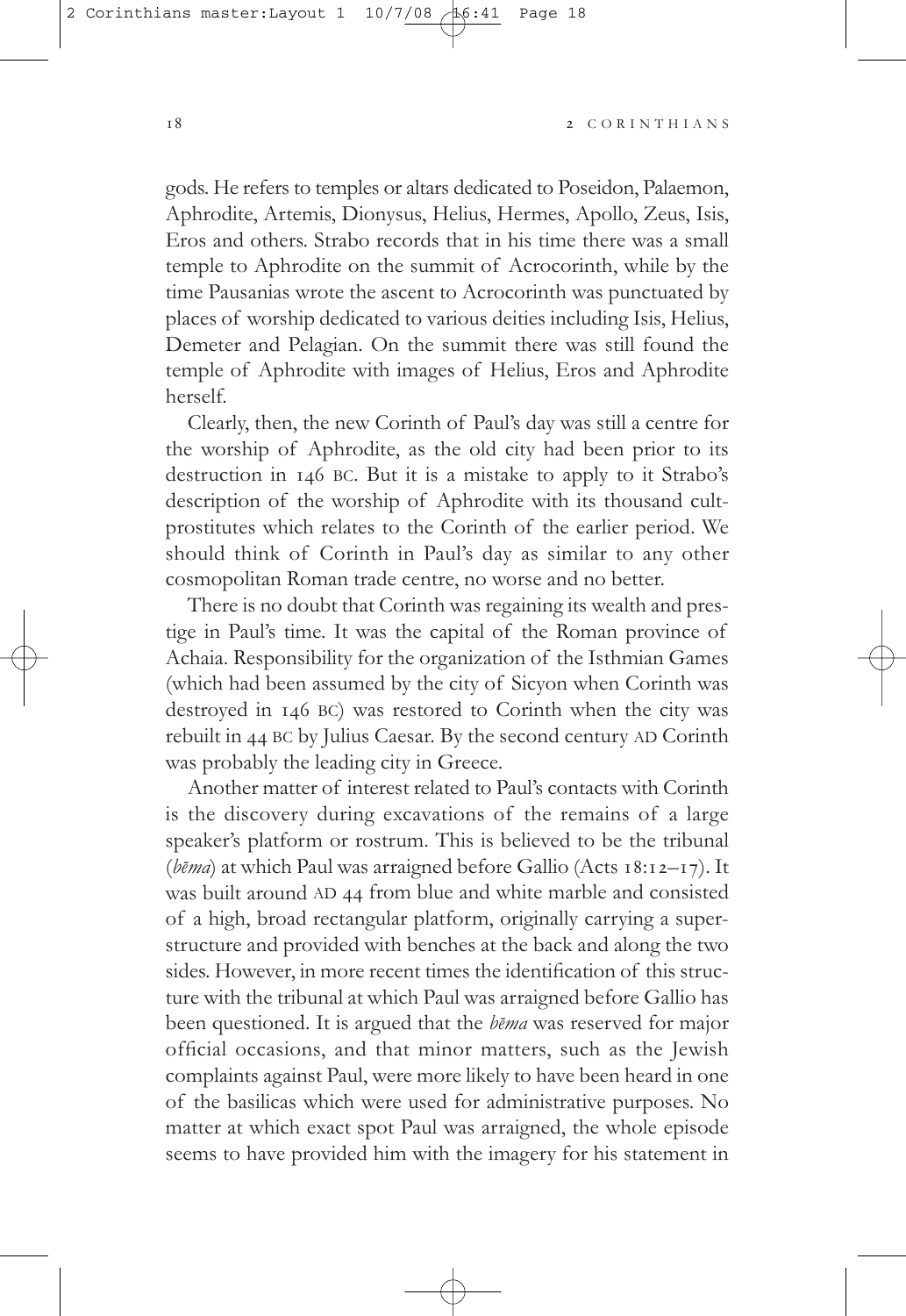2 Corinthians 5:10 that 'we must all appear before the judgment seat (tou bēmatos) of Christ'.

About five hundred yards north of the centre of ancient Corinth the remains of a shrine of Asklepios have been excavated. Asklepios, according to Greek mythology, was the son of the god Apollo and a human mother. He became a renowned healer. Shrines to this divine healer were to be found in many places, including Rome, Pergamum, Cyrene, Athens and Corinth. Cures were effected when, after bathing in the sea, the patients underwent token ablutions at the shrine, and then made offerings of honey cakes at the altar. Further ablutions followed before the patients entered the main hall of the shrine, where they were urged to sleep. While they slept the god would appear to them in a dream and practise his medical art upon them. When they woke worshippers found themselves cured. Votive thank offerings in the form of life-size terracotta models of the patients' affected parts were then presented to the god at the shrine. Many such terracotta models have been found at the Asklepieion in Corinth (e.g. hands, feet, legs, arms, eyes, ears, breasts, genitals), and are on display in a special room at the museum at ancient Corinth.

If such cures were being claimed in the shrine of Asklepios in ancient Corinth, we can appreciate the Corinthians' tendency to be greatly impressed by anyone who came to them claiming to be able to perform cures. Paul's opponents in Corinth claimed such powers and implied that Paul was lacking in this area. In response the apostle had to remind his readers that 'The signs of a true apostle were performed among you in all patience, with signs and wonders and mighty works'  $(2$  Cor.  $12:12$ ).

In 1858 the city of Corinth was destroyed by a major earthquake; as a result, the site at the foot of Acrocorinth was abandoned and the modern city built about three and a half miles to the north-east.

### **. Paul and the Corinthians**

Paul's relationship with the Corinthian Christians, which stretched

<sup>.</sup> M. Lang, *Cure and Cult in Ancient Corinth: A Guide to the Asklepieion* (American School of Classical Studies at Athens, 1977).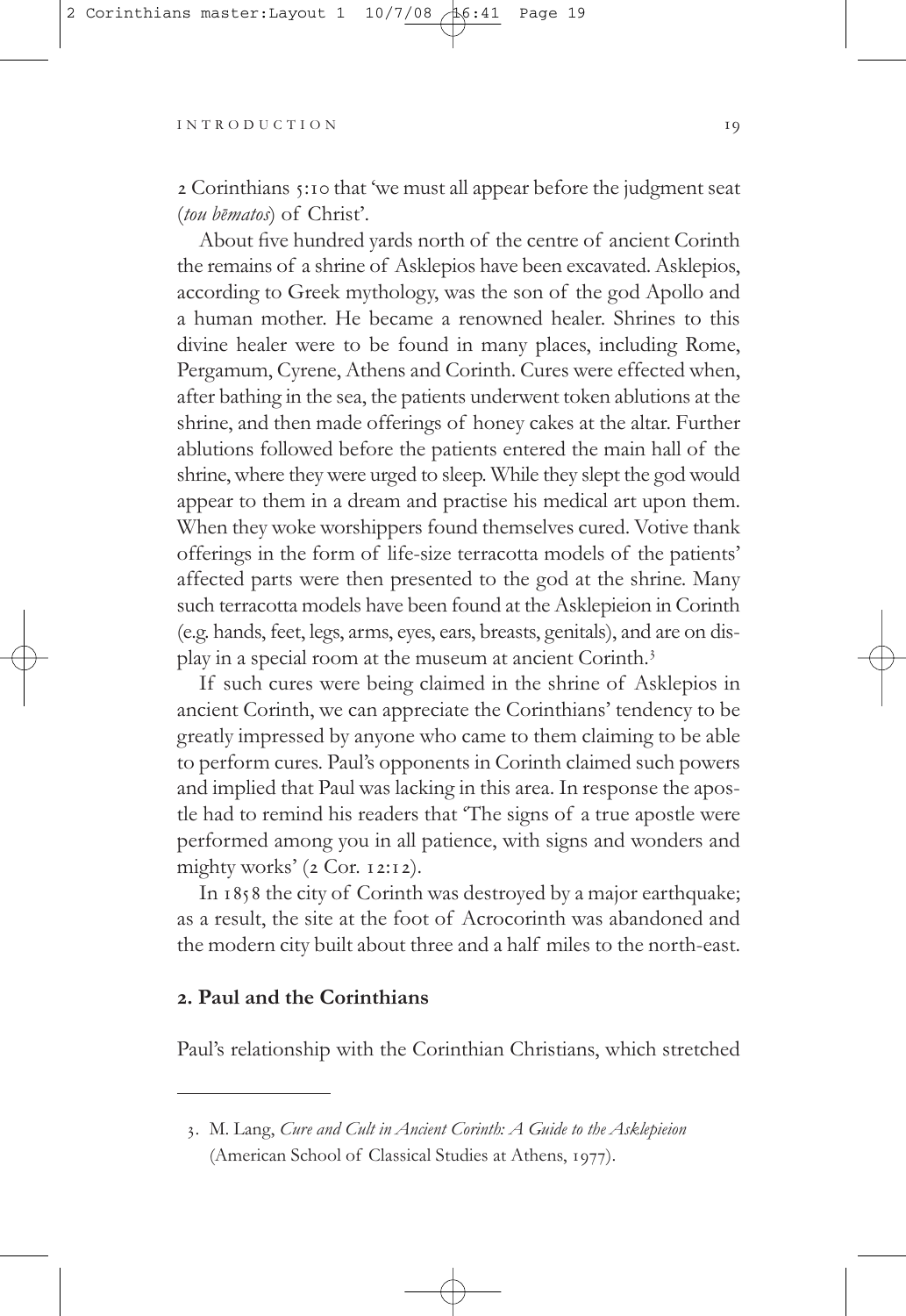2 Corinthians master: Layout 1  $10/7/08$   $16:41$  Page

C O R I N T H I A N S

over a period of several years (c.  $AD$   $50–57$ ), was a very complex affair. The apostle made three visits to Corinth. Emissaries of Paul made visits to Corinth, and members of the Corinthian congregation visited Paul when he was ministering in Ephesus. In addition, Paul sent several letters to the Corinthians during this period, and received at least one from them.

Due to the fragmentary nature of the information available to us, it is very difficult to reconstruct the details of the historical relationship between Paul and the Corinthians with any degree of certainty. Both our primary sources (extant letters of Paul) and the major secondary document (the Acts of the Apostles) provide only partial information. To add to the difficulty, our main primary sources (1 and 2 Corinthians) present us with some puzzling literary problems which need to be resolved before a compelling historical reconstruction can be made, but the literary problems themselves can be resolved properly only by recourse to an adequate historical reconstruction.

In order to provide a framework for understanding 2 Corinthians, a suggested reconstruction of the sequence of events in Paul's relationship with the Corinthian church is provided below. This reconstruction assumes certain decisions regarding the literary and historical problems involved. However, in the interests of a clear statement of the suggested sequence of events, the discussion of these critical issues is omitted from the reconstruction, and taken up later (see pp.  $27 - 54$ ), where reasons for the decisions taken are provided.

## *a. Paul's first contact with Corinth*

According to the Acts of the Apostles, Paul's first visit to Corinth was made in the last phase of his second missionary journey. After leaving Athens he came to Corinth, where he met up with a Jewish couple, Aquila and Priscilla, recently arrived in the city after being evicted from Rome. They, along with all other Jews, had been commanded to leave the imperial city under an edict of Claudius (generally believed to have been promulgated in AD 49). Paul plied the same trade of tentmaking (or leatherworking) as this couple, so he worked with them during the week, and every sabbath argued and persuaded Jews and Greeks in the synagogue (Acts  $18:1-4$ ).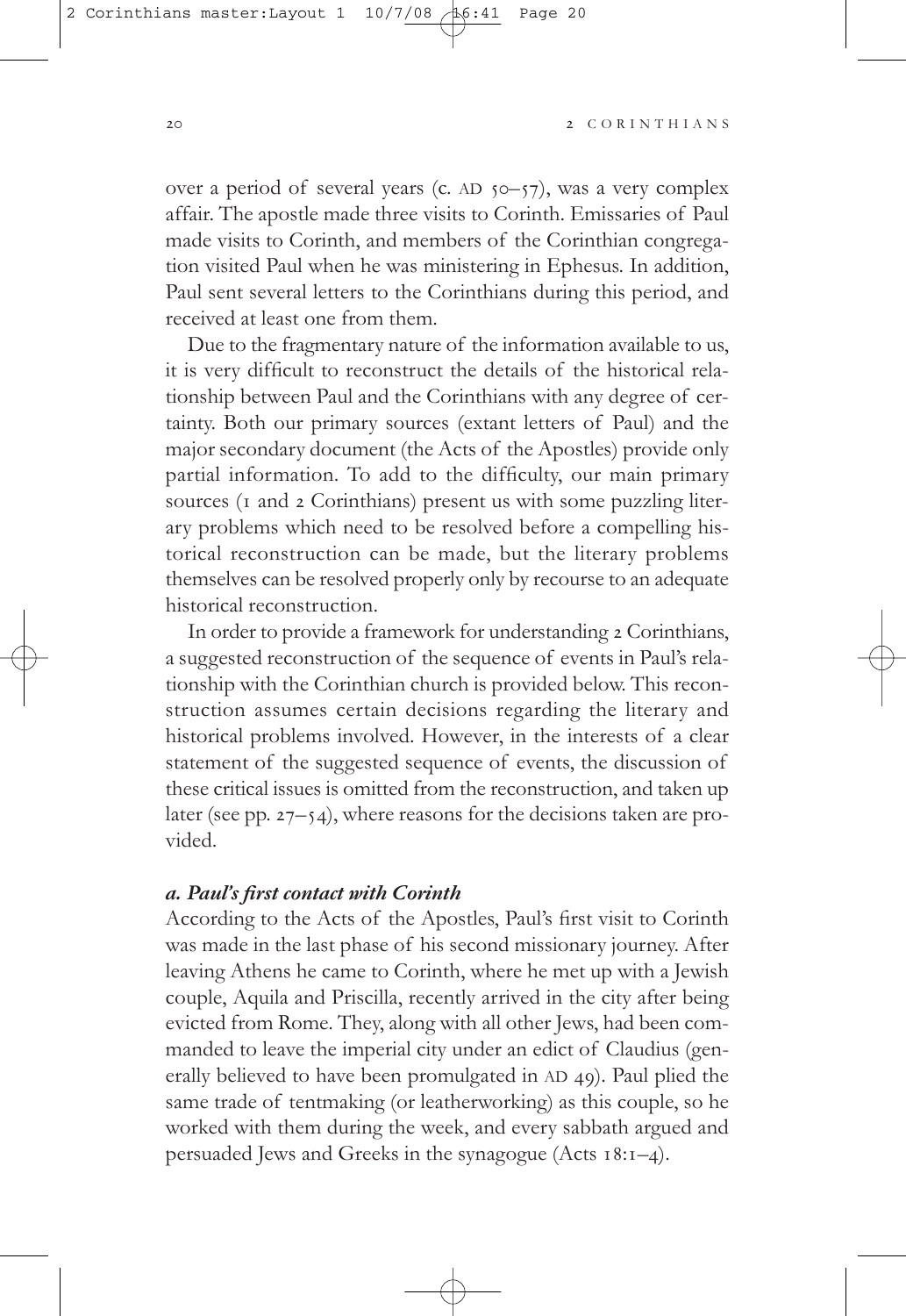After some time the Jews in Corinth rejected Paul's message, opposed and reviled him. Paul thereupon turned his full attention to the Gentiles of the city, many of whom believed and were baptized. The apostle apparently felt vulnerable and afraid, for we are told, 'The Lord said to Paul one night in a vision, "Do not be afraid, but speak and do not be silent; for I am with you, and no man shall attack you to harm you; for I have many people in this city." ' Following this he stayed eighteen months longer, teaching in Corinth  $(Acts 18:9-11).$ 

Eventually the Jews did mount an attack against Paul and brought him before the tribunal (*bēma*), to Gallio the proconsul of Achaia, accusing him of teaching people to worship God in ways contrary to the law. But Gallio drove the Jews from his tribunal, refusing to judge in matters related to Jewish law. Paul continued to minister in Corinth for 'many days longer', then set sail for Syria, thus concluding his first visit to Corinth. He called in at Ephesus on the way and spoke in the synagogue there, but declined a request to stay longer, promising to return if God willed (Acts  $18:19-21$ ). When he arrived back in Syria his second missionary journey had been completed.

#### *b. Contacts with Corinth during the Ephesian ministry*

After spending some time in (Syrian) Antioch, Paul began his third missionary journey, travelling 'from place to place through the region of Galatia and Phrygia, strengthening all the disciples' (Acts :). Paul then made his way across to Ephesus, arriving just after Apollos, an outstanding Alexandrian Jew, had crossed from there to Corinth (Acts  $18:24-19:1$ ).

When Paul arrived in Ephesus he entered the synagogue and 'spoke boldly, arguing and pleading about the kingdom of God' (Acts 19:8). Once again he was opposed by Jews and so withdrew from them, taking the disciples with him. Then for two years he argued daily in the hall of Tyrannus and 'all the residents of Asia heard the word of the Lord, both Jews and Greeks' (Acts 19:10). During this time extraordinary miracles were wrought through Paul (healings and exorcisms), leading to many conversions and a mass burning of magical books. These conversions disturbed the guild of silversmiths in Ephesus who earned their living making shrines of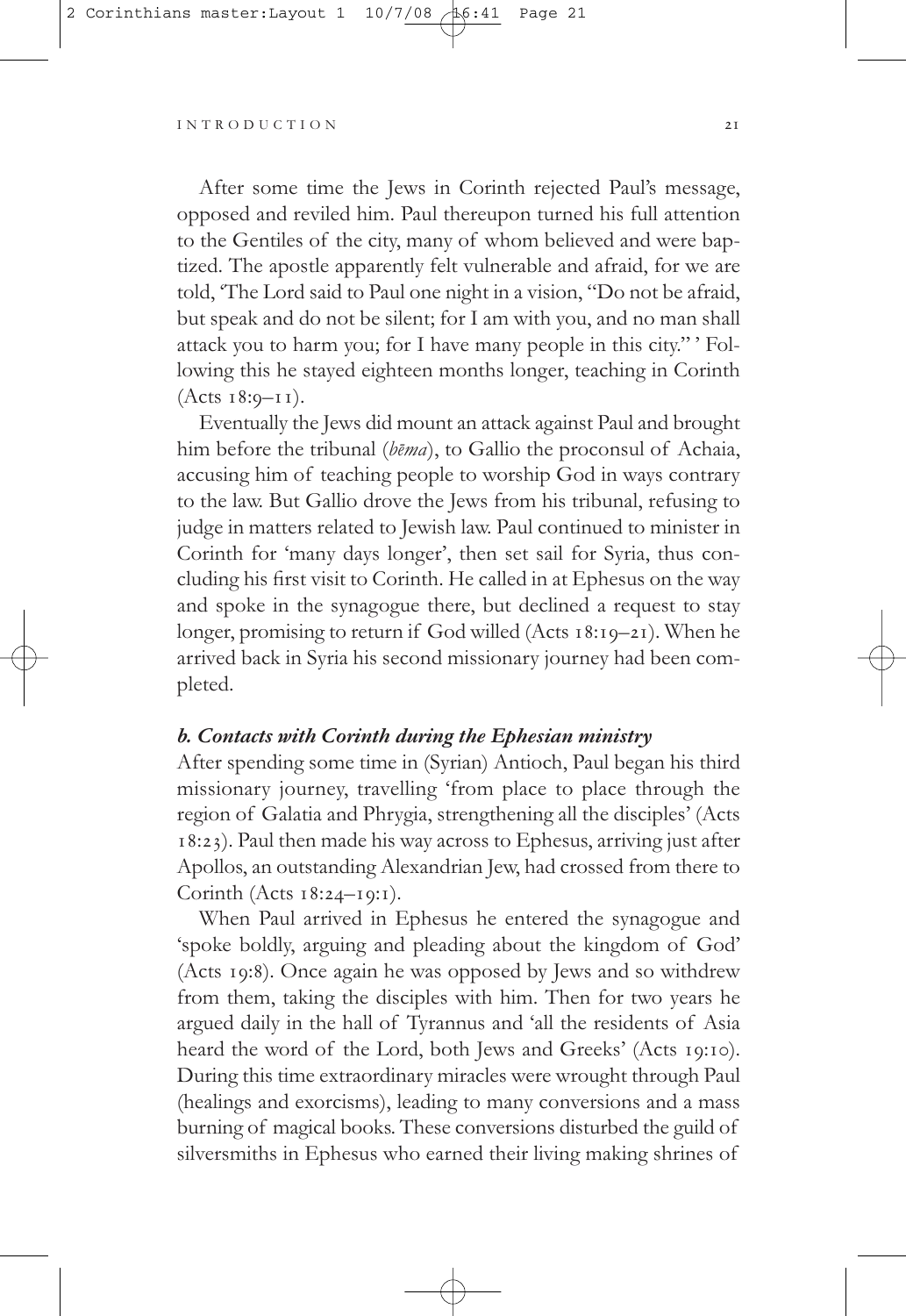C O R I N T H I A N S

Artemis, the god of the Ephesians; and led by one Demetrius they precipitated a great riot (Acts  $19:8-41$ ). Paul's ministry in Ephesus, then, was marked by great success and much opposition. It was during this tumultuous period that many of Paul's contacts with the Corinthian church which form the historical background to Corinthians took place. The various contacts during this period are listed below.

#### *i. Paul's 'previous' letter*

We learn of a letter sent by Paul to the Corinthians in which he urged them 'not to associate with immoral men'. What Paul wrote in this letter was misunderstood by the Corinthians to mean that they should cut themselves off from social contact with the non-Christian world ( $I$  Cor.  $5:9$ ).

#### *ii. Visitors from Corinth*

While at Ephesus, Paul was visited by Stephanus, Fortunatus and Achaicus ( $\frac{1}{1}$  Cor.  $\frac{16}{15}$  – $\frac{18}{18}$ ), and also by those referred to as 'Chloe's people', who reported to Paul the quarrelling and division which had occurred in the Corinthian church  $($ I Cor.  $1:$ II $-$ I $2)$ .

#### *iii. The Corinthians' letter to Paul*

Also during his Ephesian ministry, Paul received a letter, sent by the Corinthians themselves, which raised a number of issues about which they sought advice (marriage,  $\bar{1}$  Cor. 7:1, 25; food offered to idols,  $\bar{1}$  Cor. 8:1; spiritual gifts,  $\bar{1}$  Cor.  $\bar{1}$  z:1; the collection,  $\bar{1}$  Cor.  $\bar{1}$  6:1,  $12)$ .

#### *iv. Tension between Paul and the Corinthians*

A close reading of 1 Corinthians reveals that the acute tension in the relationship between Paul and the Corinthians which is reflected in 2 Corinthians  $10 - 13$  was already beginning to mount during the early stages of Paul's Ephesian ministry. Hints of this are found throughout I Corinthians. Three statements will serve as examples: 'Some are arrogant, as though I were not coming to you. But I will come to you soon, if the Lord wills, and I will find out not the talk of these arrogant people but their power' ( $\tau$  Cor. 4: $\tau$ 8– $\tau$ 9); 'This is my defence to those who would examine me. Do we not have the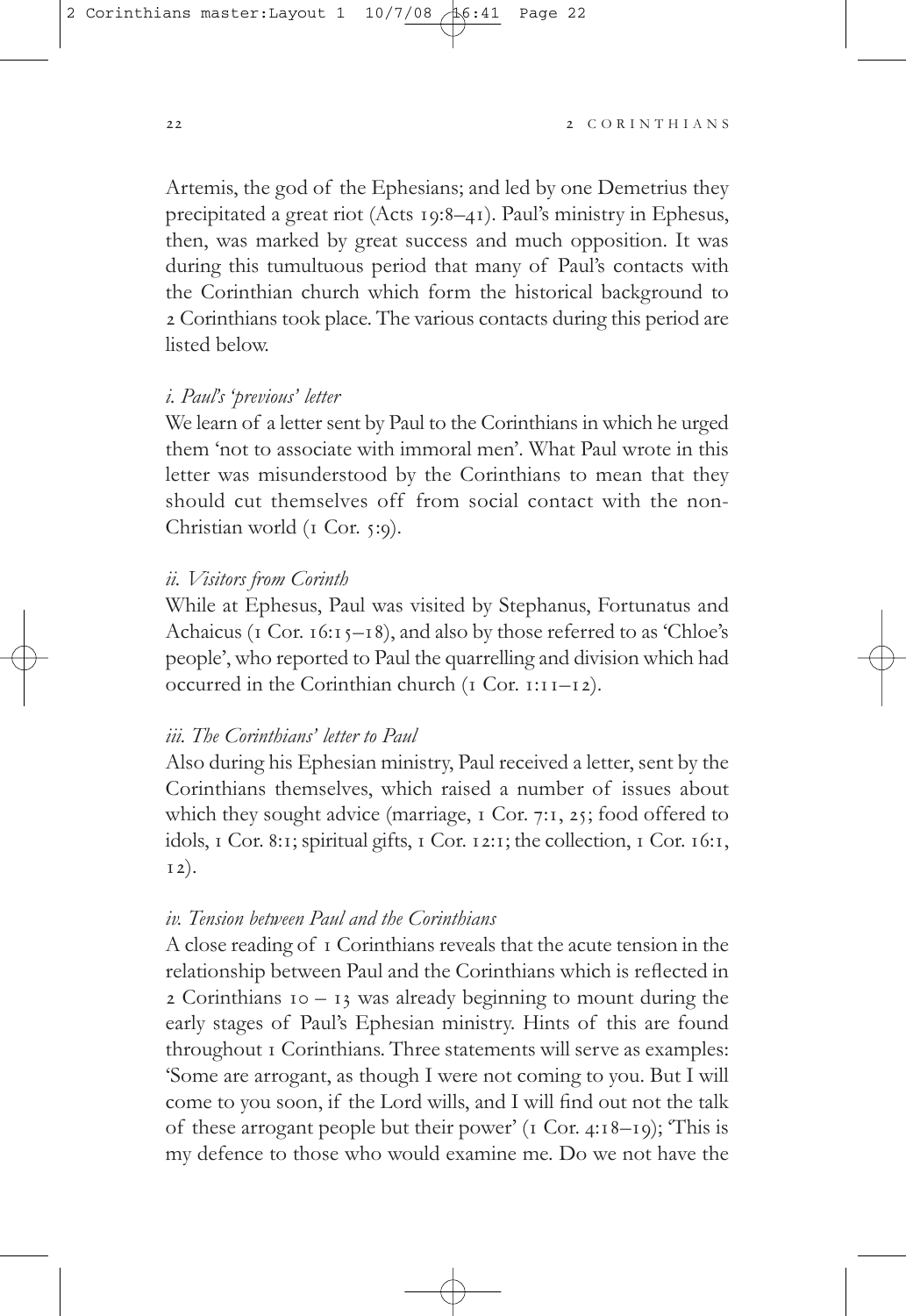right to our food and drink?'( $\iota$  Cor.  $\varphi$ : $\varphi$ -4); 'If any one thinks that he is a prophet, or spiritual, he should acknowledge that what I am writing to you is a command of the Lord. If any one does not recognise this, he is not recognised' ( $\tau$  Cor.  $\tau$ 4:37–38).

### *v. The writing of Corinthians*

It was, then, to clarify the intention of his 'previous' letter, to respond to news brought by (Stephanus and) Chloe's people, to answer the enquiries made in the Corinthians' letter, and to head off some emerging criticisms of his own person and ministry that Paul wrote I Corinthians during his time in Ephesus. He took the opportunity also to give instructions about the 'contribution for the saints' (a collection that was being taken up among the Gentile congregations to assist poor Christians in Jerusalem), and to advise the Corinthians of his intended visit. Paul planned to travel via Macedonia to Corinth, and after spending some considerable time there, to journey on to Jerusalem, accompanying the bearers of the collection, if that seemed desirable ( $\overline{1}$  Cor.  $\overline{1}$  6: $\overline{1}$  –9; cf. Acts  $\overline{1}$  9:2 $\overline{1}$  –22).

#### *vi. Timothy's visit to Corinth*

Paul sent Timothy to Corinth ( $\tau$  Cor. 4:17;  $\tau$ 6:10–11), though we have no explicit information concerning what transpired when he was there. However, it is clear that Paul eagerly awaited his return (1 Cor.  $16:11$ ). By the time Paul began writing  $2$  Corinthians, Timothy had already returned  $(2 \text{ Cor. } 1:1)$  and the relationship between Paul and the Corinthians had passed through a very difficult period.

#### *vii. Paul's 'painful' visit*

Apparently when Timothy arrived back in Ephesus he brought disturbing news of the state of affairs in Corinth. This made Paul change the plans for travel he had outlined in  $\tau$  Corinthians  $\tau$  6:5–9. Instead of journeying through Macedonia to Corinth and then on to Jerusalem, he sailed directly across to Corinth. It was now his intention, after visiting the church there, to journey north into Macedonia and then return again to Corinth on his way to Jerusalem. By so doing he hoped to give the Corinthians 'a double pleasure' ( Cor.  $1:15-16$ . However, when Paul arrived in Corinth from Ephesus he found himself the object of a hurtful attack  $(2 \text{ Cor. } 2:5; 7:12)$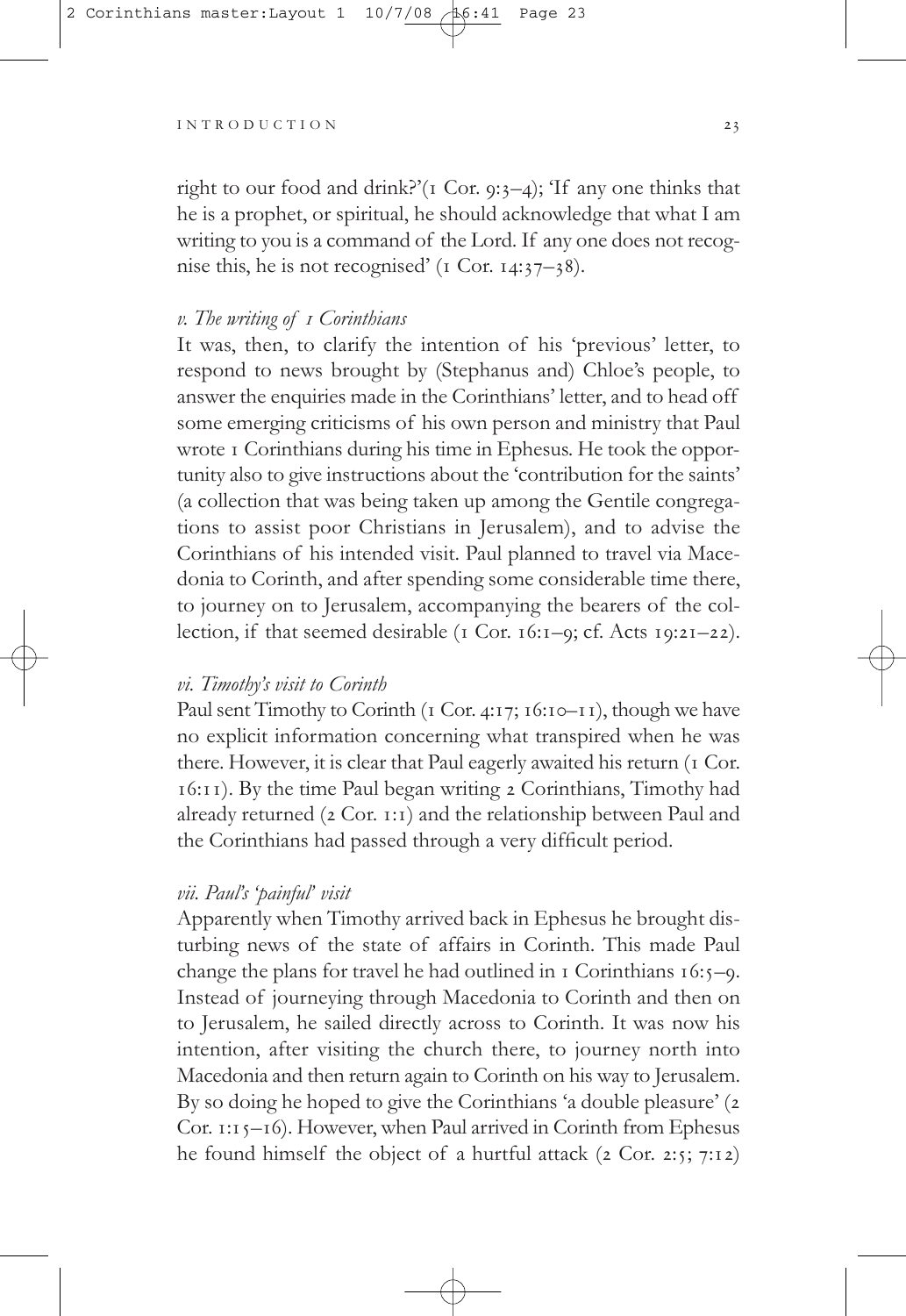24 22 CORINTHIANS

made by an individual, while no attempt was made by the congregation as a whole to support Paul  $(z \text{ Cor. } 2:3)$ . It proved to be a very painful visit, and one which the apostle did not wish to repeat. Once again he changed his travel plans; instead of returning to Corinth after the projected journey into Macedonia, he made his way straight back to Ephesus (2 Cor. 1:23; 2:1).

#### *viii. Paul's 'severe' letter*

Once back in Ephesus, Paul wrote his so-called 'severe' letter to the Corinthians. This letter is probably no longer extant, though some have suggested that it is preserved in whole or in part in 2 Corinthians  $10 - 13$  (see pp. 29–31). It called upon the Corinthian church to take action against the one who had caused Paul such hurt, and so to demonstrate their innocence in the matter and their affection for Paul ( $2$  Cor.  $2:3-4$ ; 7:8, 12). It is not clear who carried the 'severe' letter to Corinth. It may have been Titus. In any case it was from Titus, returning from a visit to Corinth, that Paul expected news of the Corinthians' response to this letter. Paul was apparently fairly confident of a positive response. He expressed his confidence in them to Titus before the latter left for Corinth ( $2$  Cor.  $7:14-16$ ), and may have even asked Titus to take up with the Corinthians the matter of the collection  $(2 \text{ Cor. } 8:6)$ . Plans had been made for the two to meet in Troas. So Paul left Ephesus and made his way to Troas. He found there a wide-open door for evangelism, but because Titus had not yet come, and because he was so anxious to meet him, he left Troas and crossed over into Macedonia hoping to intercept him on his way through that province to Troas  $(2 \text{ Cor. } 2:12-13)$ .

#### *c. Contacts with Corinth while in Macedonia*

When Paul reached Macedonia he found himself embroiled in the bitter persecution which the churches of Macedonia themselves were experiencing ( $2$  Cor. 7:5;  $8:1-2$ ) and this only compounded his anxiety.

### *i. Titus' arrival in Macedonia and Paul's letter of relief*

When Titus finally arrived, Paul found great consolation (2 Cor. 7:6– ), the more so when he heard from him of the Corinthians' zeal to demonstrate their affection and loyalty to their apostle by punishing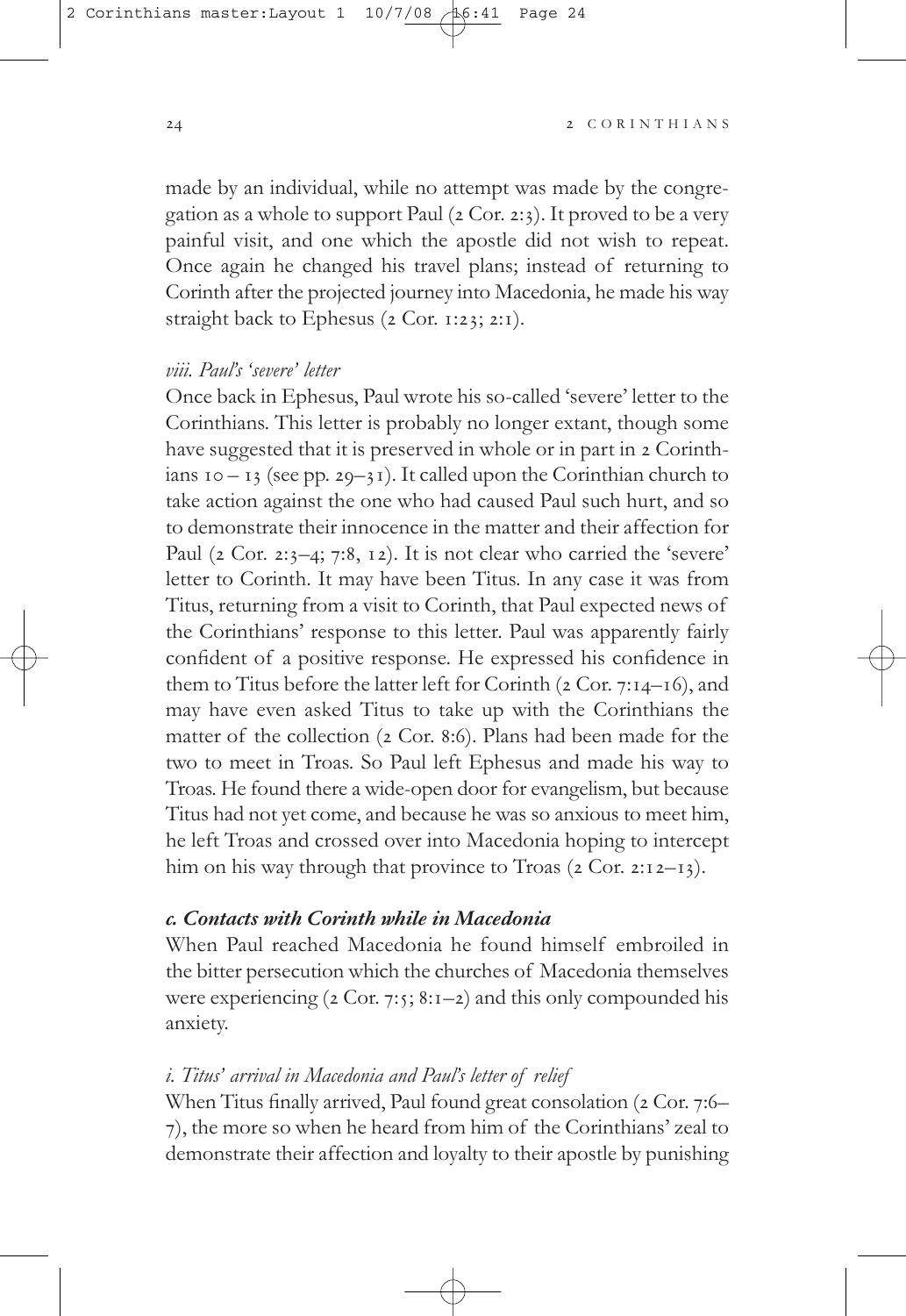the one who had caused him such hurt. Paul responded to this good news by writing another letter, 2 Corinthians  $I - q$  (see pp.  $3I - 35$ ). He said how glad he was that their response to the 'severe' letter and Titus' visit had justified his pride in them, especially seeing that he had boasted about them to Titus before sending him to Corinth  $(7:4, 1)$ 14, 16). He also went to great lengths to explain the changes to his travel plans  $(i:i-2:i)$  and why, and in what frame of mind, he had written them previously such a 'severe' letter  $(2:3-4; 7:8-12)$ . Although Paul was overjoyed because the Corinthians had acted so vigorously to clear themselves, nevertheless he urged them now to forgive and restore the one who had caused the pain, 'to keep Satan from gaining the advantage'  $(z;\mathbf{s}-\mathbf{I})$ .

This letter of relief deals with two other subjects at some length. First, there is a long explanation of the way in which Paul's apostolic ministry was upheld and empowered in the midst of the many afflictions and anxieties which he experienced both in Asia (Ephesus) and in Macedonia  $(i:3-11; 2:12-7:4)$ . Second, we find detailed instructions and exhortations about the contribution for the saints  $(2 \text{ Cor. } 8 - 9)$ . The Corinthians had made a beginning 'a year ago'  $(8:10)$  when they wrote to Paul, and he had replied giving basic directions about this matter ( $I$  Cor.  $I6:I-4$ ). In fact Paul had actually boasted to the Macedonians about the Corinthians' readiness to contribute to the collection, and was now becoming anxious lest they fail to vindicate his boasting  $(9:1-4)$ .

#### *ii. Titus returns to Corinth*

Paul wanted to ensure that neither he nor the Corinthians would be embarrassed because of their unreadiness in the matter of the collection. So he sent Titus and two others to Corinth to make sure certain matters were finalized before Paul himself arrived, possibly accompanied by some of the very Macedonians to whom he had boasted of the Corinthians' readiness  $(8:16 - 9:5)$ .

However, when Titus and the others arrived in Corinth they found a situation which had seriously deteriorated. Men whom Paul called 'false apostles' were levelling all sorts of accusations against Paul and his emissaries. Apparently the Corinthian church had been deeply influenced by these men, had accepted their 'gospel' (11:1-4) and submitted to their overbearing demands  $(11:16-20)$ . Titus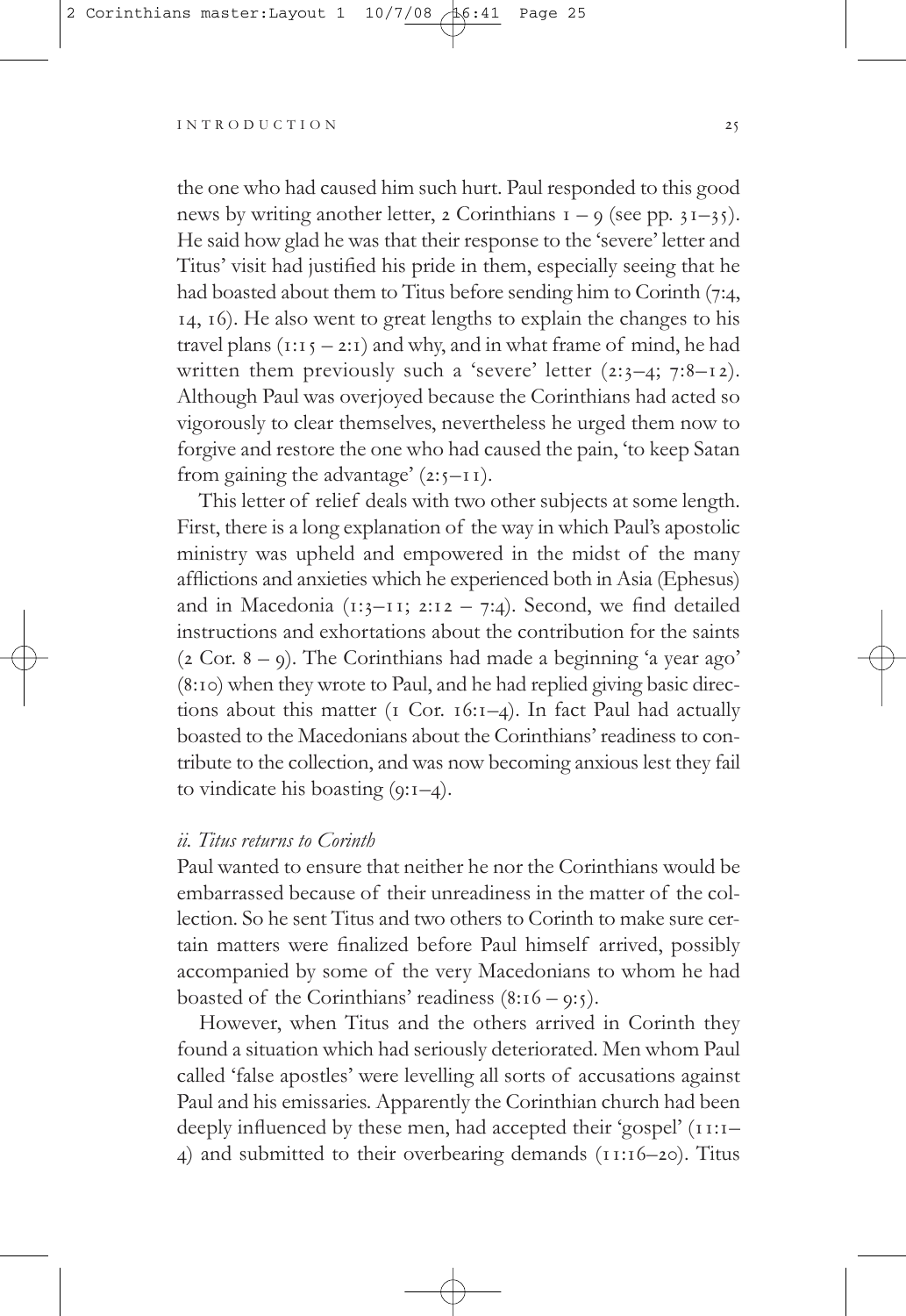26 20 RINTHIANS

brought back news of the terrible situation in Corinth to Paul, who was still in Macedonia.

#### *iii. Paul's final letter to Corinth*

In response to this major crisis situation, Paul wrote his most severe and apparently final letter to the Corinthians, our 2 Corinthians 10  $-$  13 (see pp. 35–36). It was written to answer the accusations of the 'false apostles' and to dispel the suspicions they had raised in the minds of the Corinthians. It reads like a last desperate attempt to bring the church to its senses, to secure again their pure devotion to Christ and to revive once more their loyalty to their spiritual father. In it Paul warns them of his planned third visit when he would demonstrate his authority, if need be, though clearly he hoped the Corinthians' response to this final letter would make that unnecessary  $(12:14; 13:1-4, 10)$ .

# *d. Paul's third visit to Corinth*

According to Acts 20:2-3, Paul did travel to Greece after the time in Macedonia, and spent three months there. We may assume that at this time he made his promised third visit to Corinth. Apparently, either as a result of his letter or because of his own coming to Corinth for the third time, the problems in the Corinthian church were settled for the time being. This can be inferred from Paul's letter to the Romans, which was written from Corinth during these three months. In that letter he wrote: 'At present, however, I am going to Jerusalem with aid for the saints. For Macedonia and Achaia have been pleased to make some contribution for the poor among the saints at Jerusalem' (Rom.  $15:25-26$ ). If the Achaians (who must for the most part have consisted of the Corinthians) had now contributed to the collection, obviously their misgivings reflected in 2 Corinthians  $11:7-11$  and  $12:13-18$  had been overcome. And if Paul spent three months in Greece, in a frame of mind which allowed him to write Romans, then the situation in Corinth must have improved markedly.

It would be gratifying to be able to say that after all these things the Corinthian church went from strength to strength. Unfortunately this was not the case. Evidence from the First Epistle of Clement (written c.  $AD\ 95$ ) indicates that disharmony had become a problem once more.